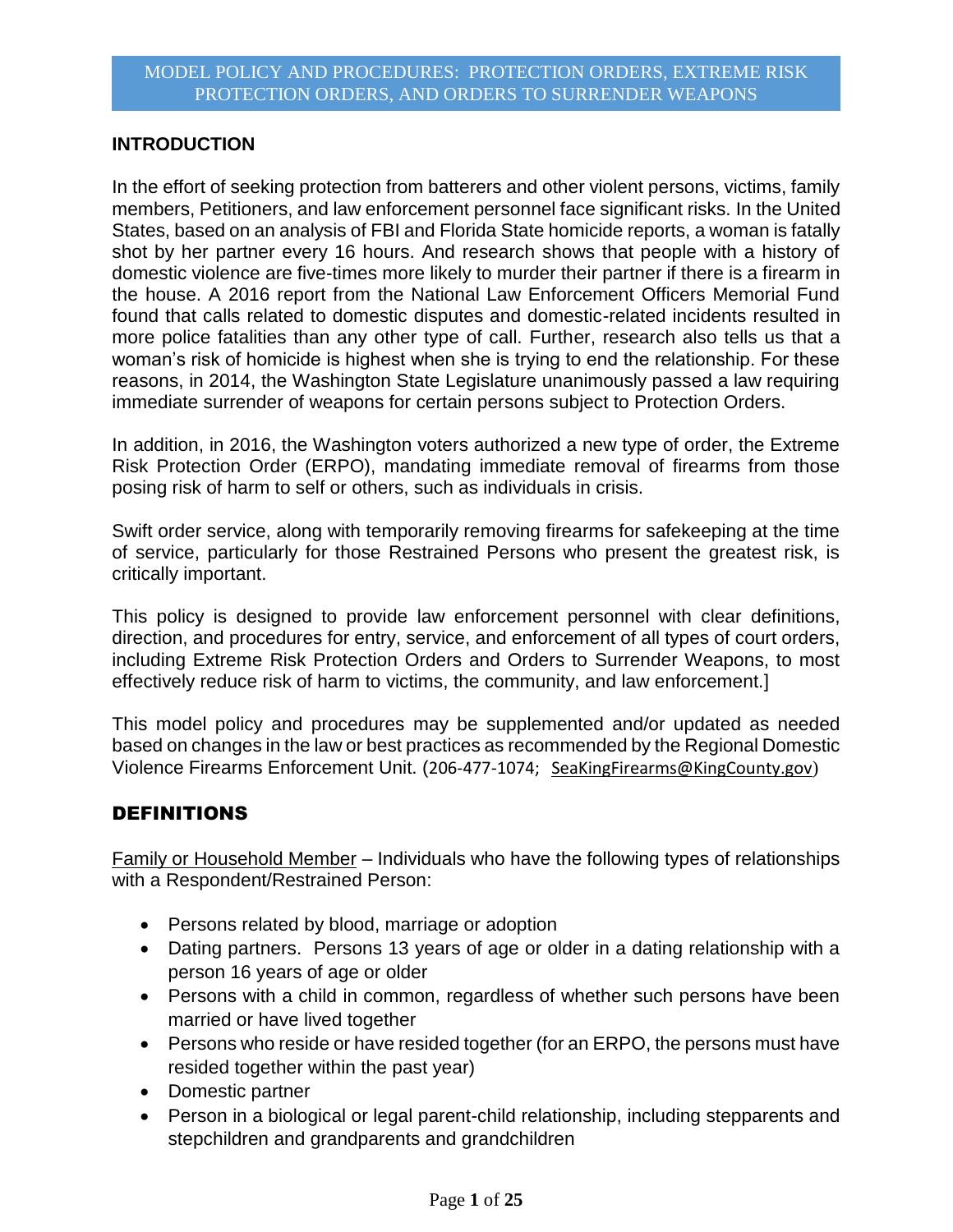Persons acting or have acted as the Respondent/Restrained Person's legal guardian

Intimate Partner – A person who is or was married, in a state-registered domestic partnership, or in an intimate or dating relationship with another person at the present or at some time in the past. Any person who has one or more children in common with another person, regardless of whether they have been married, in a domestic partnership with each other, or lived together at any time, shall be treated as an Intimate Partner.

Petitioner – The person who files the initial case. In most cases, the person who initiates the case is also the Protected Person. In some situations, where there is an overarching family law case, such as a dissolution, or parenting plan, the person who initiated that case may be listed as the Respondent/Restrained Person on the Protection Order.

Protected Person – The person who asks the court to issue a Protection Order. The Protected Person may be either the named Petitioner or Respondent, depending upon the type of case, as noted above. In the case of ERPOs, there is no Protected Person; rather there is a Petitioner, who may be an individual or a law enforcement agency.

Respondent – The person who initially must respond to the case filed by the Petitioner and who is the "Restrained Person". In an Extreme Risk Protection Order, the Respondent is always the person ordered to surrender firearms/concealed pistol license.

Restrained Person – The person to whom the order applies. A Restrained Person may be prohibited from having contact with the Protected Person or other family member, or having access to any firearm and concealed pistol license.

# TYPES OF ORDERS

(See also: https://wscadv.org/wp-content/uploads/2015/06/WA-State-Civil-Safety-Order-Comparison-Chart.pdf)

Court Orders – Court orders come in many forms and may be issued by a Superior Court, Juvenile Court, District Court, Municipal Court, other states, or a Tribal Court. For some orders, the court may issue an Ex Parte Order (a temporary/emergency order obtained after hearing only from the Petitioner) that is effective until the court holds a hearing with both the Petitioner and Respondent having been given notice of the hearing. Different types of orders include:

- 1. No Contact Order No Contact Orders may be imposed as part of a criminal proceeding, usually during a defendant's first court appearance. The order is served in court, and does not require a petition, request, or approval from the victim. No Contact Orders can be issued in any Superior, District or Municipal Court. No Contact Orders may be issued for the following types of criminal events:
	- a. Domestic Violence (RCW 10.99)
	- b. Promoting Prostitution (RCW 9A.88)
	- c. Trafficking (RCW 9A.40)
	- d. Harassment (9A.46) Obtained by a person alarmed, annoyed or harassed by another person.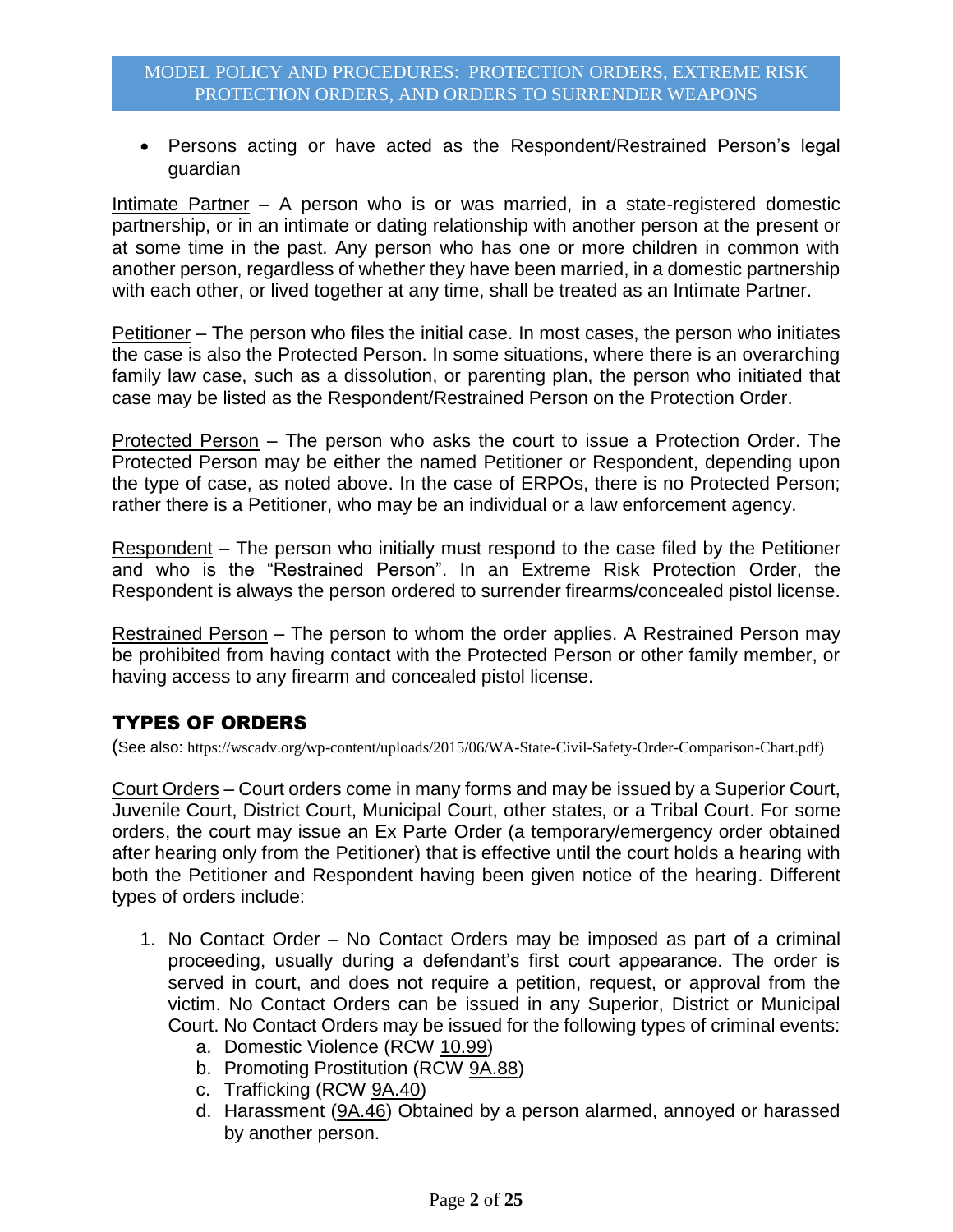- e. Stalking (RCW 7.92.160) When any person charged with or arrested for stalking as defined in RCW [9A.46.110](http://app.leg.wa.gov/RCW/default.aspx?cite=9A.46.110) or any other stalking-related offense under RCW [9A.46.060](http://app.leg.wa.gov/RCW/default.aspx?cite=9A.46.060) is released from custody before arraignment or trial on bail or personal recognizance, the court authorizing the release may prohibit that person from having any contact with the victim. If there is no outstanding restraining or protective order prohibiting that person from having contact with the victim, and the victim does not qualify for a domestic violence Protection Order under chapter RCW [26.50,](http://app.leg.wa.gov/RCW/default.aspx?cite=26.50) the court authorizing release may issue, by telephone, a stalking no-contact order prohibiting the person charged or arrested from having contact with the victim or from knowingly coming within, or knowingly remaining within, a specified distance of a location.
- 2. Protection Orders and Ex Parte Protection Orders Civil order obtained by a person who has been assaulted or who fears abuse. These types of orders are issued at the request of an alleged victim. Presence of a related criminal case is not required. Protection Orders are most often issued by Superior and District Courts. Some Municipal Courts accept Protection Order filings, but not all. Some orders must originate in District Court, while others can be filed directly into Superior Court. When the person seeking protection alleges that harm could result if an order is not issued immediately without prior notice to the Respondent, the court may grant an Ex Parte Temporary Protection Order, which lasts until the full hearing, for which the Respondent will be served notice. Some Temporary Orders entered in District Court will be transferred to Superior Court for the full hearing (most commonly when children are involved.)

The following types of Protection Orders are available:

- a. Domestic Violence (RCW 26.50)
- b. Vulnerable Adult (RCW 74.34) Obtained by a vulnerable adult or an interested person on behalf of a vulnerable adult.
- c. Stalking (RCW 7.92) Obtained by a person who does not qualify as a family or household member for a Protection Order under RCW 26.50 and who is a victim of stalking conduct. The order can also be obtained by an interested person on behalf of a vulnerable adult or the legal guardian of a minor child.
- d. Sexual Assault (RCW 7.90) Obtained by a person who does not qualify for a Domestic Violence Protection Order and is a victim of non-consensual sexual conduct or non-consensual sexual penetration, including a single incident.
- e. Anti-Harassment (RCW 10.14) Obtained by a person who does not qualify for a Stalking Order and who is the victim of unwanted continuing contact that seriously annoys, alarms, or causes distress. Courts often require a showing that the person being harassed has made it clear to the other party that they want no further contact. There are filing fees for this type of order but fees can be waived if the person filing is low-income.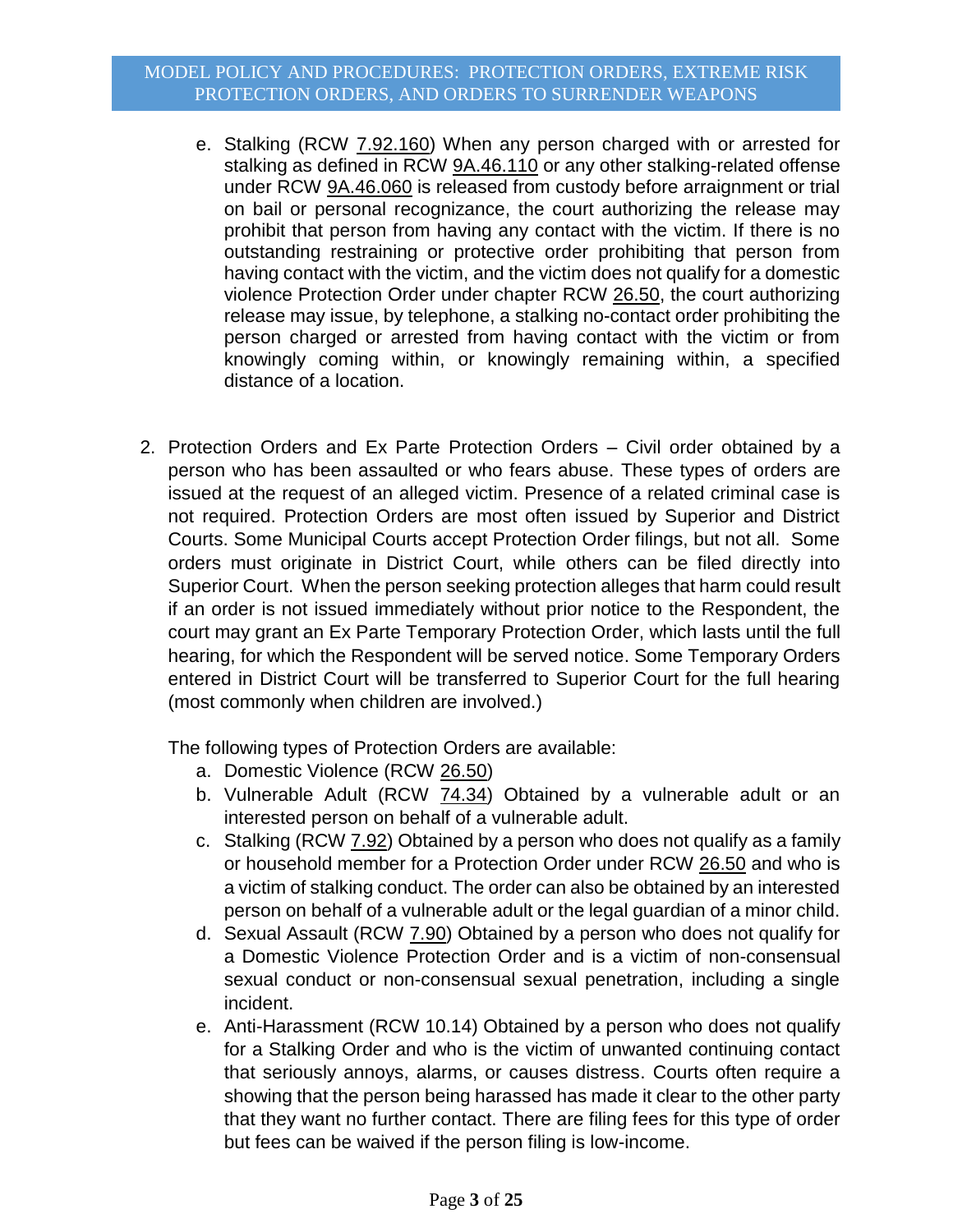Orders to Surrender Weapon Issued Without Notice entered at the time of the Temporary Domestic Violence Protection Order are becoming more common. Personnel should look through all order paperwork sent for service to see if this type of order has been granted. Refer to the "Service of Orders" section for more details.

- 3. Restraining Order (RCW 26.09, 26.10, 26.44) Temporary and Permanent Restraining Orders are generally filed as part of an existing family law case, generally in conjunction with divorce proceedings or child custody cases. Restraining Orders may also be granted when there are allegations of domestic violence, child sexual or physical abuse by a parent or family member.
- 4. Order to Surrender Weapons (OTSW) and Order to Surrender Weapon Without Notice (OTSWWN) (RCW 9.41.800) – Depending on the facts, a court must or may order a party to surrender any firearm or other dangerous weapon. The court directs surrender to law enforcement, to the party's legal counsel, or to any person designated by the court. An Order to Surrender Weapons is generally issued in conjunction with other orders and requires a Respondent/Restrained person to:
	- a. Immediately surrender all firearm or other dangerous weapons;
	- b. Surrender any concealed pistol license issued under RCW [9.41.070;](http://app.leg.wa.gov/RCW/default.aspx?cite=9.41.070)
	- c. Prohibit the party from obtaining or possessing firearms or other dangerous weapons;
	- d. Prohibit the party from obtaining or possessing a concealed pistol license.
- 5. Extreme Risk Protection Order (ERPO) (RCW 7.94) A court order that temporarily suspends a person's access to firearms if there is evidence that the person is threatening to harm him or herself or others. Unlike a No Contact Order or Protection Order, ERPOs do not restrict contact with persons or locations. ERPOs are limited to restricting access to firearms. Because of the risk of violent behavior, the person, who is called a "Respondent" in the ERPO, is ordered by the court to immediately turn over all firearms and any concealed pistol license to law enforcement. The Respondent is also directed not to have a firearm in his or her custody or control, and not to purchase, possess, receive, or attempt to purchase or receive a firearm.

A family or household member or a law enforcement officer or agency may ask the court to issue an ERPO by filing a petition. No criminal case is needed. The law defines a family or household member as any of the following:

- Person related by blood, marriage, or adoption to the Respondent;
- Dating partner of the Respondent;
- Person who has a child in common with the Respondent, regardless of whether such person has been married to the Respondent or has lived together with the Respondent at any time;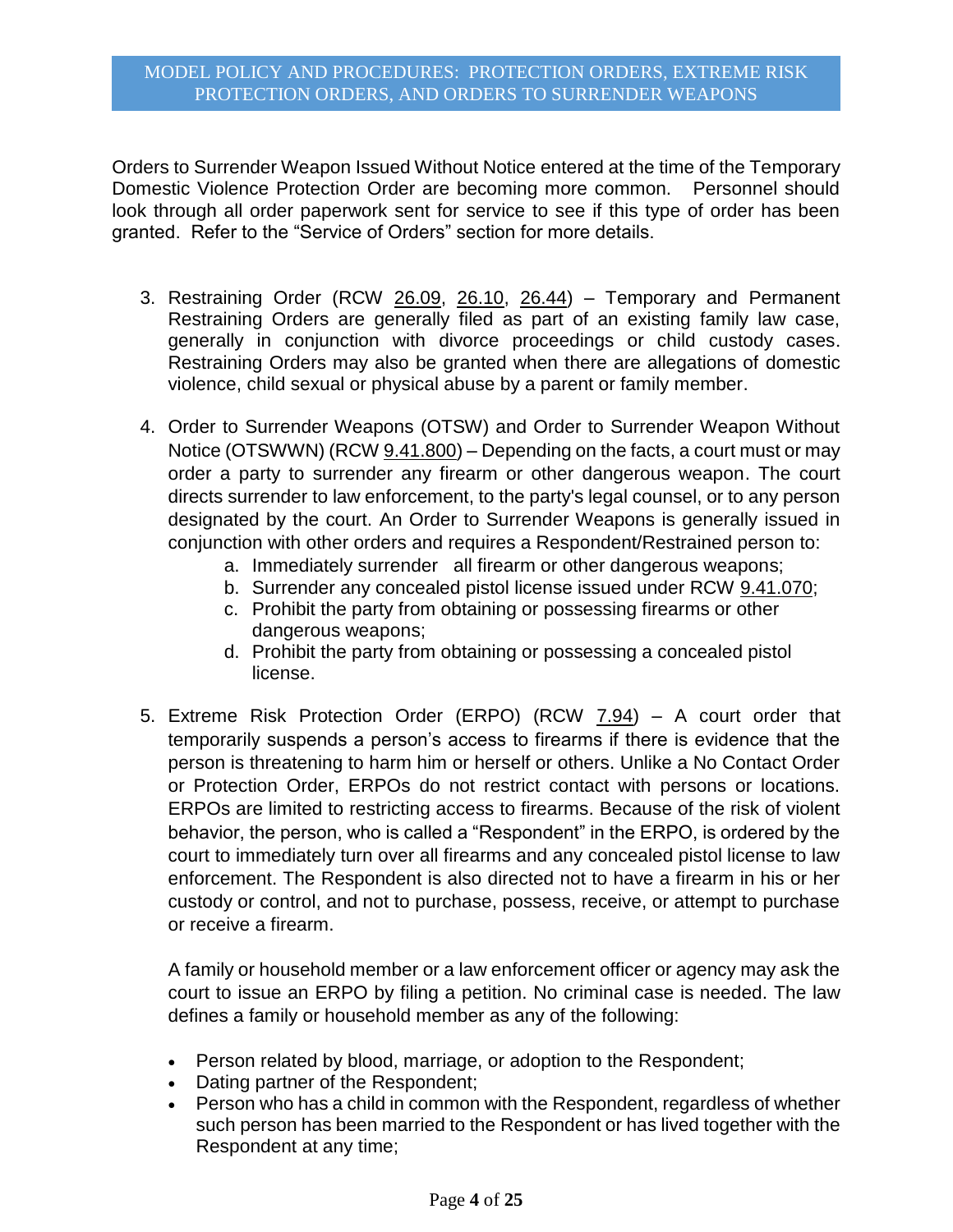- Person who resides or has resided with the Respondent within the past year;
- Domestic partner of the Respondent;
- Person who has a biological or legal parent-child relationship with the Respondent, including stepparents and stepchildren and grandparents and grandchildren, or;
- Person who is acting or has acted as the Respondent's legal guardian.
- 6. Ex Parte Extreme Risk Protection Orders

This Temporary Order is issued by the court without notification to the Respondent. A full ERPO must be issued by Superior Court following a hearing with notice to the Respondent; however, an **Ex Parte** ERPO may be initially issued by District or Municipal court and transferred by the court to Superior Court for the full hearing and final order (RCW 7.94.030(10)) and (RCW 7.94.050).

Petitioners may request the issuance of an Ex Parte ERPO prior to a full hearing, by including facts in the Petition that based on personal knowledge the Respondent poses a significant danger of causing personal injury to self or others in the near future by having in his or her custody or control, purchasing, possessing, or receiving a firearm. Providing notice of the hearing to the Respondent may increase the danger to the Petitioner or others. The court may factor this in their decision to issue an Ex Parte ERPO.

If a court finds there is reasonable cause to believe that the Respondent poses a significant danger of causing personal injury to self or others in the near future by having in his or her custody or control, purchasing, possessing, or receiving a firearm, (and may also note that providing notice increases danger to the Petitioner or others), the court shall issue an Ex Parte ERPO.

#### ORDER VIOLATIONS

A violation of an order may constitute a criminal offense if:

- 1. The order was in place AND
- 2. The offender knew about the order AND
	- The offender engaged in any type of prohibited contact, OR
	- The offender possessed or attempted to possess a firearm (ERPO/OTSW/DVPO's)

Violations may be:

- Gross Misdemeanor If the violation did not involve an assault or reckless endangerment and if the Respondent/Restrained Person does not have two prior convictions for violating an order.
- Class C Felony for some types of Protective Orders) If the contact involved assault or reckless endangerment or if the Respondent/Restrained Person has two prior convictions for violating an order.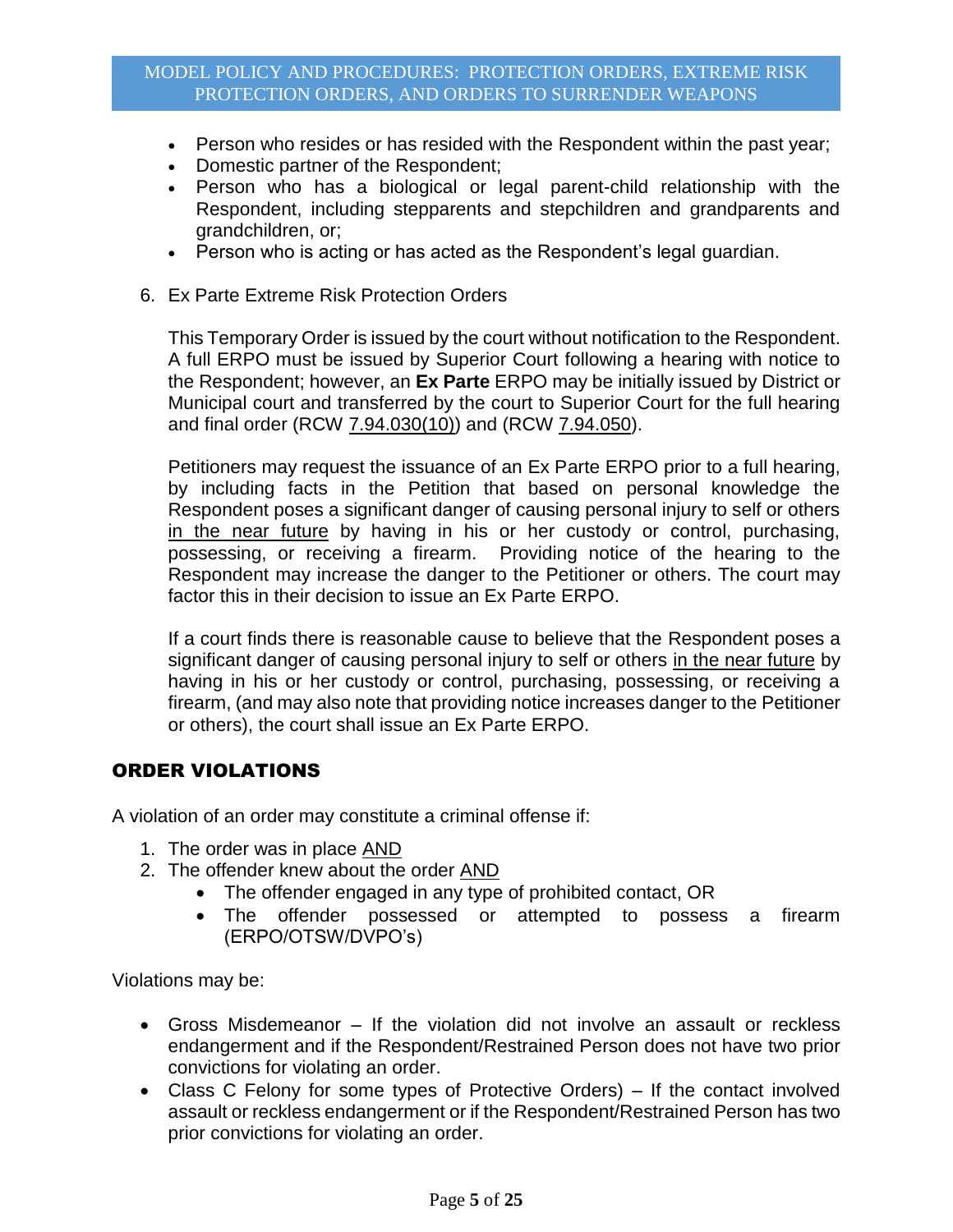#### Mandatory Arrests for Some Court Order Violations

Personnel are encouraged to contact and consult with appropriate prosecutors regarding questions about Court Order violations. Personnel should also contact the Law Enforcement Agency responsible for entering the order to do a hand search, if they do not see the order in WACIC. Per RCW 26.50.115(3), presentation of an unexpired, certified copy of a Protection Order with proof of service is sufficient for a law enforcement officer to enforce the order regardless of the presence of the order in the law enforcement computer-based criminal intelligence information system.

Per RCW 10.31.100(2)(a), officers are mandated to make arrests for some Court Order violations:

- 1. A Respondent/Restrained Person has violated the terms of an order by committing an act or threat of violence, and/or going onto the grounds of or entering a residence, workplace, school, or day care, or knowingly coming within or remaining within, a specified distance of a location prohibited in the order, **AND**
- 2. The type of order is one of the following:
	- Stalking Protection Order and Court-Initiated Stalking No Contact Orders (RCW 7.92)
	- Sexual Assault Protection Order (RCW 7.90)
	- Harassment No Contact Order (RCW 9A.46)
	- Domestic Violence No Contact Order (RCW 10.99)
	- Domestic Violence Protection Order (RCW 26.50)
	- Vulnerable Adult Protection Order (RCW 74.34)
	- Restraining Order (RCW 26.09 & 26.10) Front page of Order must state: "VIOLATION OF THIS ORDER WITH ACTUAL NOTICE OF ITS TERMS IS A CRIMINAL OFFENSE UNDER CHAPTER RCW [26.50](http://app.leg.wa.gov/RCW/default.aspx?cite=26.50) AND WILL SUBJECT A VIOLATOR TO ARREST"
	- Foreign Protection Order (RCW 26.52.020)

Additionally, per RCW 26.50.110, arrests are mandated for violations of the following additional types of orders if a Respondent/Restrained Person knowingly comes within a prohibited residence, workplace, school, day care, or the person knowingly remains within a specified distance of a prohibited location:

- Trafficking No Contact Order (RCW 9A.40)
- Promoting Prostitution No Contact Order (RCW 9A.88)

# ENTRY OF ORDERS RECEIVED FROM COURT

The law enforcement agency has responsibility for entering court orders into the state (WACIC/NCIC) and local databases. Orders, Including Temporary Orders, should be entered the same day they are received whenever possible, so that all law enforcement personnel are aware of them. Timely and complete entry is also important to ensure proper tracking of orders and to be able to work effectively inter-jurisdictionally.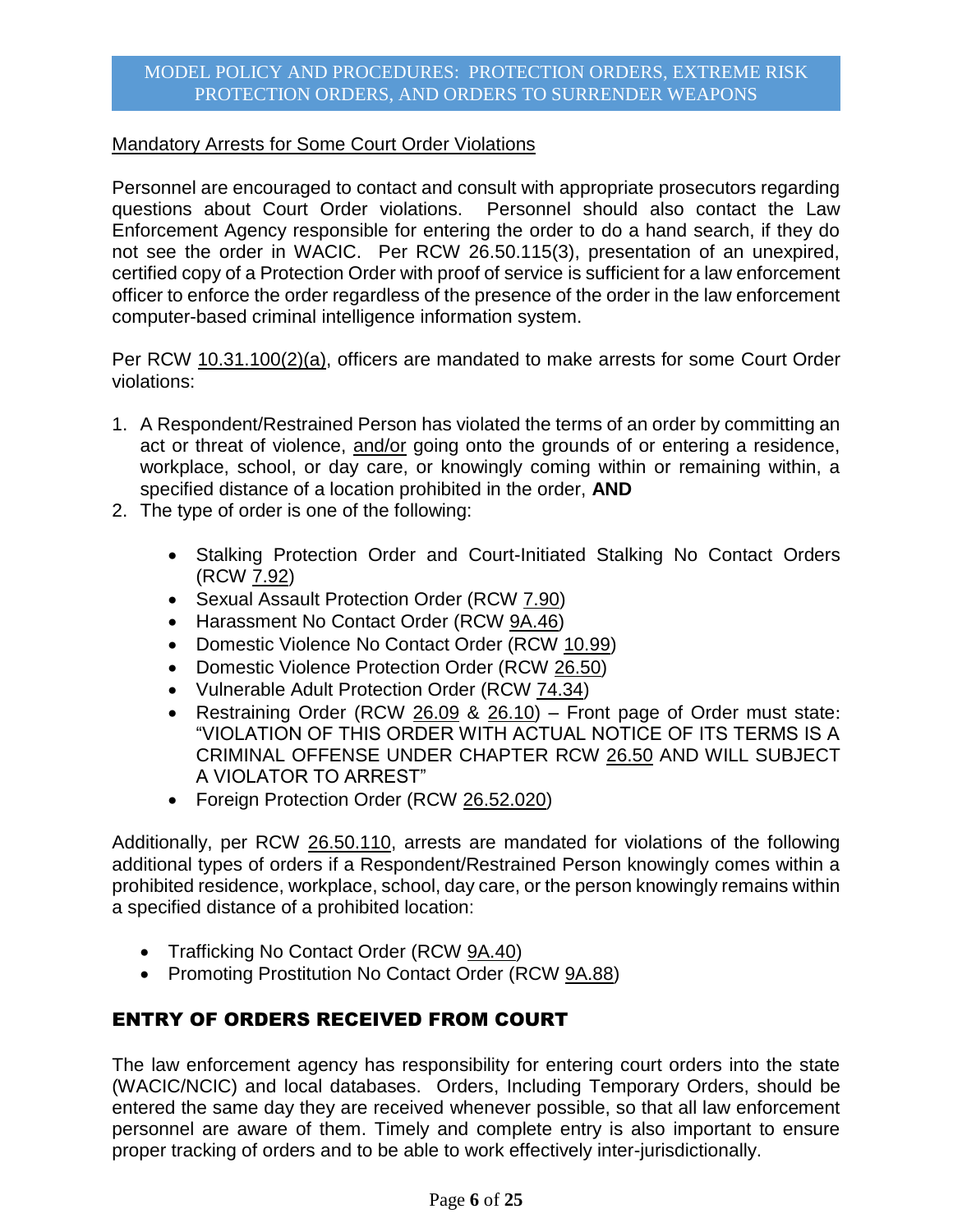The Entering Agency is generally the law enforcement agency with jurisdiction for where a Petitioner resides. If an order was issued by a jurisdiction's Municipal Court, that jurisdiction should enter the order regardless of where the Petitioner resides. The Serving Agency is the law enforcement agency with jurisdiction for where the Respondent/Restrained Person resides. If both Petitioner and Respondent/Restrained Person reside in the same city, the law enforcement agency with jurisdiction will both enter and serve the order.

Personnel should also notify the law enforcement agency that issued the CPL to have them inactivate the CPL.

# PREPARING ORDER FOR SERVICE / CREATING INFORMATION PACKET AND SERVICE PACKET

The (*Insert applicable agency division/section/unit*) should conduct research regarding the Respondent/Restrained Person's history, and create a packet of information for personnel serving the orders. This will help ensure that service is successfully completed and will reduce risks associated with the service.

The information packet should include the following research and documents (these are not provided to the Respondent/Restrained Person):

- Whether the Respondent/Restrained Person has any outstanding warrants or has knowingly attempted to acquire a firearm in violation of federal or state law, or been denied an application to purchase or transfer a firearm as the result of a background check that indicates the Respondent/Restrained Person is ineligible to possess a firearm under state or federal law. (WACIC/NCIC check);
- Known information about the Respondent/Restrained Person's in-custody status;
- Information from State DOL regarding any concealed pistol license and pistol transfers, and firearm purchase history (if Social Security Number is known);
- State DOL photograph of Respondent/Restrained Person;
- Local / Agency records of Respondent/Restrained Person;
- Law Enforcement Information Sheet (LEIS), for law enforcement personnel use only;
- Supplemental Law Enforcement Information Sheet Firearms. The Firearm LEIS is first-hand information from the Petitioner on the types of firearms and the likely known location of the firearms.

The service packet, to be served on the Respondent/Restrained Person, should contain the following documents:

- Petition for Order for Protection and any law enforcement affidavit or other reports or documents incorporated into the petition by reference
- Law Enforcement Addendum to the Petition (for ERPOs where law enforcement is the Petitioner)
- Temporary Order for Protection and Notice of Hearing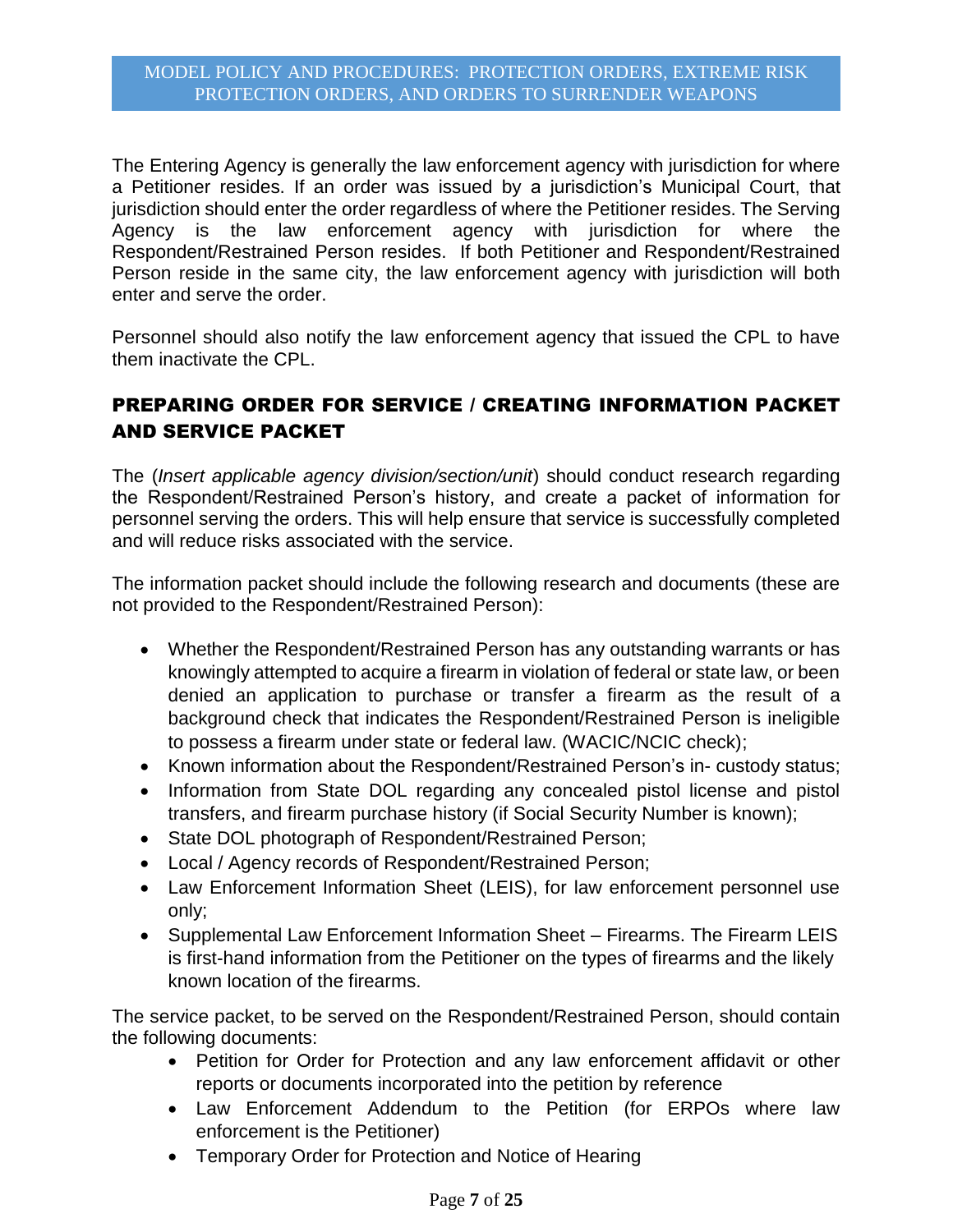- Order to Surrender Weapons Without Notice (this may not always be issued with a Temporary Order for Protection)
- Proof of Surrender form
- Order Transferring Case to Superior Court (if ex parte order obtained in Municipal or District court)
- Instructions explaining how weapons are to be surrendered when applicable

If a court order is not sufficient for service (e.g. expired order, unsigned order, wrong address, etc.), law enforcement personnel should contact the Court Orders Problem-Solver in the Regional Domestic Violence Firearms Enforcement Unit to resolve the problem if possible, and efforts should be made to notify the Petitioner.

# SERVICE OF ORDERS

#### **Risk Assessment**

Some orders may carry more risk for the Protected Person, family, community, or law enforcement, and should be prioritized for service. The *(insert applicable agency division/section/unit)* should submit all service packets to the on-duty supervisor for review of appropriate staffing and expertise needed for service.

The reviewing supervisor should conduct a formal risk assessment on all orders involving the surrender of weapons, including Extreme Risk Protection Orders. Prioritization of all other orders should be based on the Risk Assessment criteria noted below.

In conducting the review, the reviewing supervisor should keep in mind that the risk of lethality to a Petitioner is heightened upon a Respondent/Restrained Person's first notification of an order. Timing of order service and any required surrender of weapons should be prioritized to occur as expediently as possible based on factors considered in the risk assessment.

High-risk orders should not be served with fewer than two personnel. Factors that should be taken into consideration during the risk assessment include:

- Prior incidents of assault (domestic violence and non-domestic violence)
- Prior incidents of assault or threat against children
- Prior incidents of assault against law enforcement
- Any type of physical violence, stalking or sexual harm toward victim
- Threat to harm or kill victim or others
- Conviction or arrest involving violent acts
- Presence of firearms or other dangerous weapons
- History of alcohol or substance abuse
- Violence against animals
- Behavioral crisis indicative of dangerousness to self and/or others including suicidality.

#### **Order Service**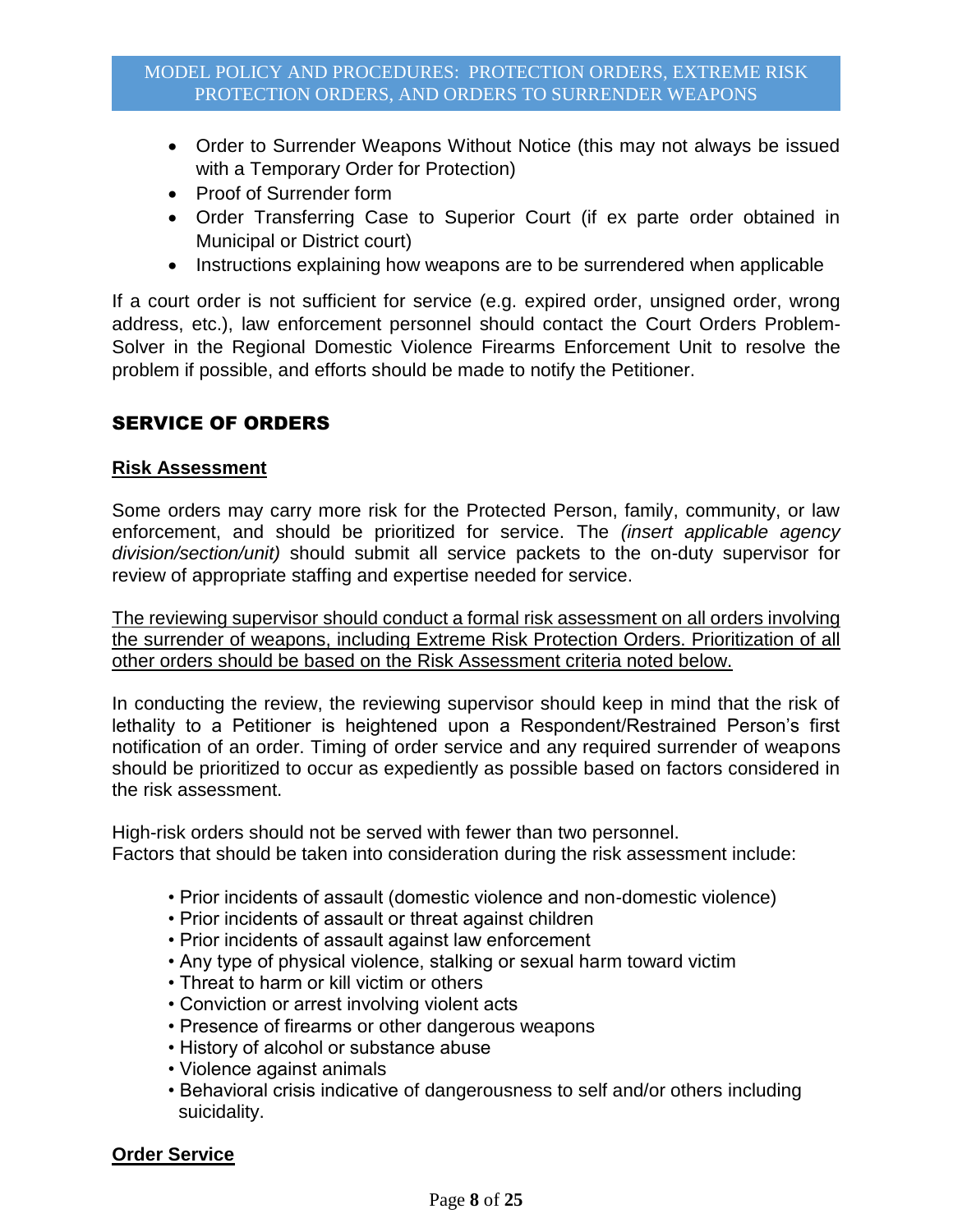- 1. Prior to serving the order, assigned personnel should read the order and the petition thoroughly and verify that the correct person is being served.
- 2. Prior to serving the order, assigned personnel should verify all firearms identified in the order and from any available information, including police reports leading to the order. All firearms must be surrendered upon service.
- 3. Service is not considered valid unless the Respondent/Restrained Person is personally served, has knowledge of the order, or unless the court specifies otherwise.
- 4. The first attempt at service should, if possible, occur within 24 hours of receiving the order and service packet from the *(insert applicable agency division/section/unit)*. If the first attempt is not successful, no fewer than two additional attempts should be made to serve the order. If the Respondent/Restrained Person was determined to be high-risk, additional attempts at service should be made.
- 5. Each attempt at service should be noted in the Service Packet and reflected in CAD records, with date, time, address, and the reason service was not completed. Any known or suspected attempts by a Respondent/Restrained Person to avoid service should also be noted on the Return of Service form.
- 6. Service should be completed at least five court days prior to the hearing date (business days - Monday through Friday, excluding holidays) wherever possible so that the court hearing is not delayed, which can result in ongoing risk to the victim. However, service attempts should continue until the date of the hearing.
- 7. If the Respondent/Restrained Person is in the Protected Person's presence at the time of contact for service, serving personnel should take reasonable steps to separate the parties when possible prior to completing the service or inquiring about or collecting firearms.
- 8. If the Respondent/Restrained Person is served in the Protected Person's presence, serving personnel should take reasonable steps to help safeguard the Protected Person. (See Washburn v. Federal Way, 178 Wn.2nd 732 (2013)). These steps also apply to civil standbys. Personnel should document any steps taken to ensure Protected Person's safety. Examples of reasonable steps may include:
	- If the order is served at the Protected Person's home, personnel should remain on-scene until the Respondent/Restrained Person departs.
	- If the order is served at the Respondent/Restrained Person's home, personnel should remain on-scene until the Protected Person departs.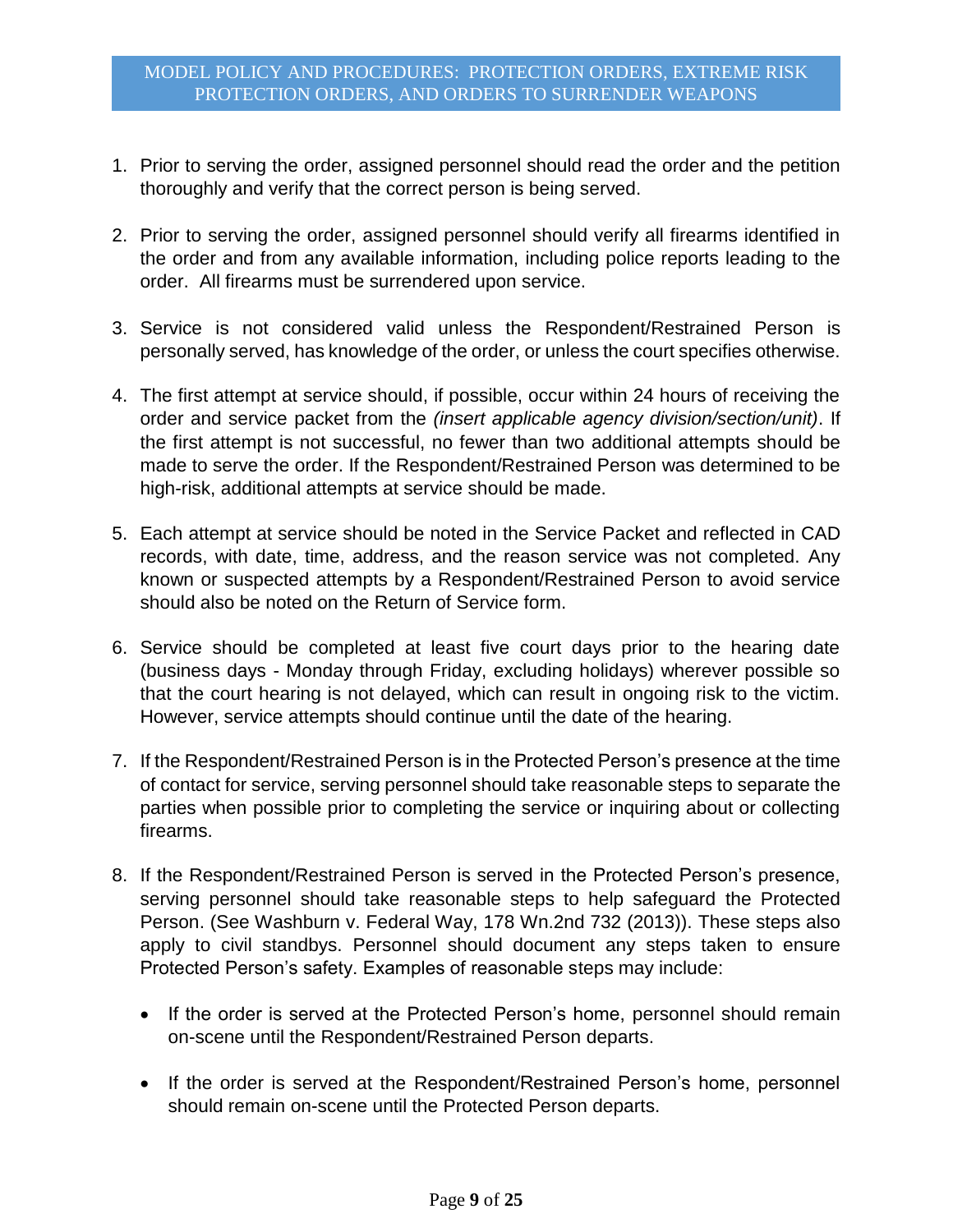- If the order is served at a third-party location, personnel should remain on-scene until either the Respondent/Restrained Person or the Protected Person departs.
- 9. If the Protected Person has provided information about additional firearms the Respondent/Restrained Person has access to, personnel should take reasonable steps to obtain them in accordance with this policy/procedure.
- 10.Personnel completing the service should take steps, when needed, to ensure that the Respondent/Restrained Person understands the order (e.g. use of an interpreter).
- 11.Expired court orders shall not be served and should be returned to the Court Orders Problem-Solver in the Regional Domestic Violence Firearms Enforcement Unit.
- 12.Unsigned court orders shall not be served and should be returned to the Court Orders Problem-Solver.
- 13.Attempts should be made to notify the Petitioner if an order cannot be served.

## **Successful Service of Orders**

- 1. Provide the Respondent/Restrained Person with copies of all the forms, **EXCEPT**:
	- Law Enforcement Information Sheet (LEIS)
	- Supplemental Law Enforcement Information Sheet Firearms
	- Return of Service Sheet
- 2. Complete the Return of Service form. Note that **every box must be marked** for each document that was required to be served or the court may determine that the service was incomplete and will require a continuance and further attempts to serve the Respondent/Restrained person to ensure proper service. These delays can result in additional risk to the Protected Person. Sign and date the form. Your agency's procedure may also include immediate notification of the records unit of the time and date service was completed.
- 3. Document on the Return of Service form any behavior or pertinent evidence (e.g. belligerence at time of service, threats, avoidance of service, description of firearms seen at the time of service, as well as Respondent's statements regarding possession of the firearms. This kind of information will not be available to the court unless it is included on the Return of Service form.
- 4. A supervisor should review the completed Return of Service form for thoroughness and quality control.
- 5. Attempt to notify the Petitioner/Protected Person if phone or email contact information has been provided.

# **Unsuccessful Service of Orders**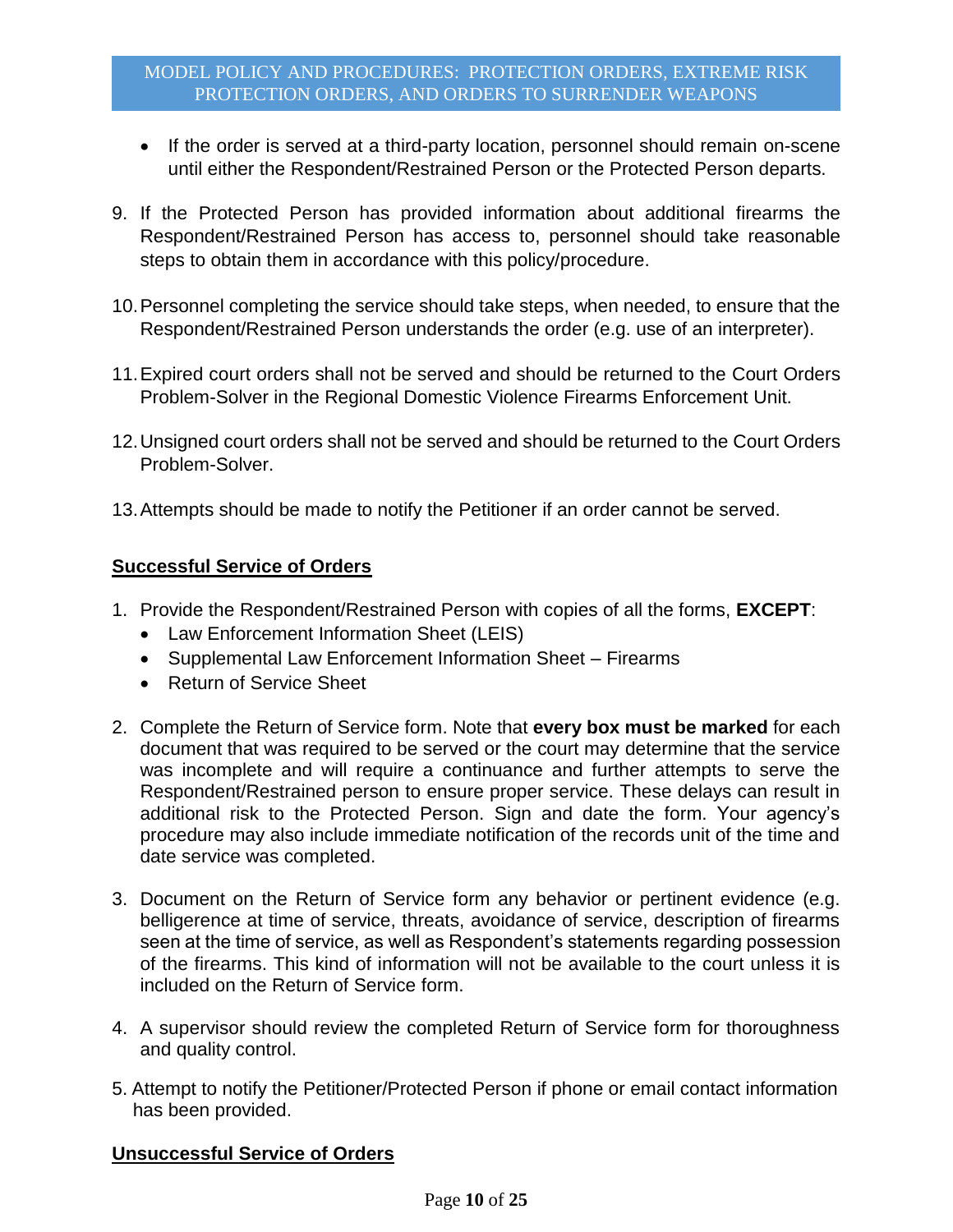If attempts at service are not successful, complete the Return of Service form or the form letter showing that the order was not served, stating the reason. Include all attempts made to serve the Respondent/Restrained Person, including any avoidance attempts made by the Respondent/Restrained Person. Efforts should be made to contact the protected party about the inability to serve, using the email or phone number provided.

# ORDER TO SURRENDER WEAPONS

No Contact Orders and Protection Orders may also include an Order to Surrender Weapons (OTSW). No Contact Orders issued by the court may have limited information about what firearms the Respondent possesses or has access to. Typically, in Protection Orders and Extreme Risk Protection Orders, the Petitioner will provide information as to the number and types of firearms the Restrained Person possesses, if it is known. Personnel should follow the following procedures for an OTSW:

- 1. Follow the instructions provided in the court order.
- 2. Although the order may specify specific firearms brands and models to be surrendered, personnel should also ask the victim separately for ALL firearms to which a Respondent/Restrained Person has access to or is in possession of, in addition to any firearms specifically listed in the order. Assigned personnel should verify all firearms from any available information including police reports leading to the order.
- 3. Advise the Respondent/Restrained Person that the court has ordered that all firearms in his or her custody, control, or possession, and any CPL, must be immediately temporarily turned over to law enforcement for safekeeping.
- 4. Explain to the Respondent/Restrained Person this is a temporary court order, law enforcement will retain the firearms for safekeeping, and s/he can contest it at the hearing.
- 5. If the Respondent/Restrained Person denies possession of firearm(s) or reports that firearms have been transferred to another party or sold, conduct basic investigative steps to help verify or disprove Respondent/Restrained Person's claims, to include contacting the party the Respondent claims to have transferred the firearms to. Obtain a statement if possible and a signed "Declaration of Non-Surrender." Note on the Return of Service if Respondent/Restrained Person asserts he or she possesses no weapons or a CPL.
- 6. Ask the Respondent/Restrained Person if s/he will consent to a search. *(Refer to specific agency policies concerning search procedures.)*
- 7. Consider application for a search warrant to ensure all firearms in the Respondent/Restrained Person's custody, control or possession have been surrendered. Take possession of all firearms that are surrendered, are in plain view, or are discovered pursuant to a lawful search. For victim safety, every lawful effort should be made to obtain any and all firearms at the time of the order service, rather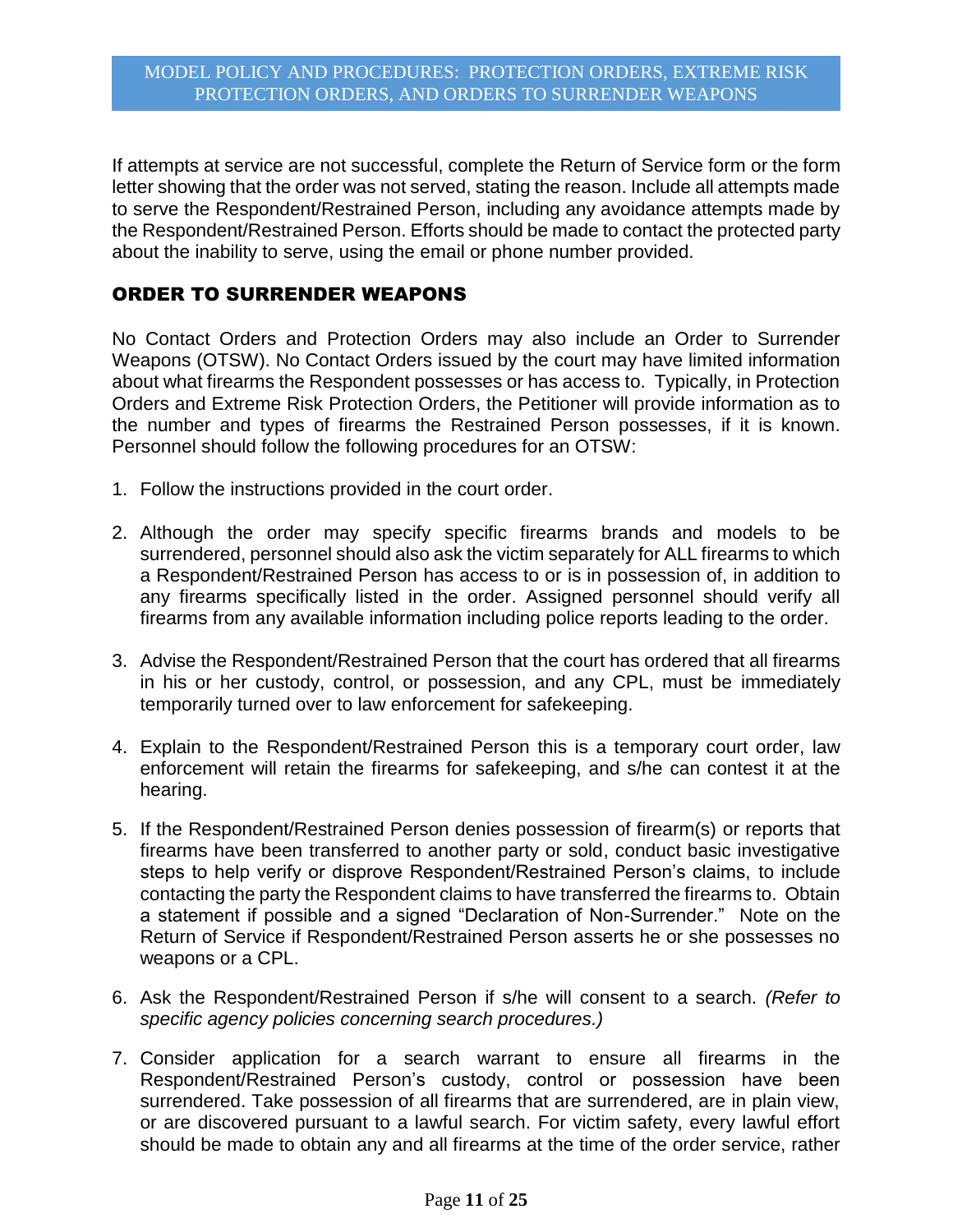than asking the Respondent/Restrained Person to bring firearms to the agency at a later date.

- 8. In order to reduce risk of lethality and harm, if the Respondent/Restrained Person is not physically located where his/her firearms and CPL are located, transport or follow him or her to retrieve all firearms and the CPL whenever practicable.
	- If a Respondent/Restrained Person is served in court or via mail/publication, he or she may surrender firearms and CPL to law enforcement within 48 hours of receiving notice, rather than immediate surrender. Follow-up should be done to ensure this occurred.
- 9. Provide a receipt for all surrendered firearms and CPL to the Respondent/Restrained Person. Keep a copy for agency files. The original is to be filed with the court within 72 hours after the service of the order.
- 10.Book the firearms into evidence according to Department procedure.
- 11.Complete and sign the Return of Service form and mark the appropriate box for surrender of firearms.
	- Every box must be marked for each document that was required to be served or the court may find that the service was incomplete and will require further service of the Respondent/Restrained Person. Note that there are separate boxes for Orders to Surrender Weapons.
- 12. Attempt to notify the Petitioner/Protected Person if phone or email contact information was provided.

#### **Refusal to Surrender Weapons**

An Order to Surrender Weapons or Extreme Risk Protection Order does not by itself, grant personnel authority to enter homes to seize firearms or effect an arrest. Depending on the specific facts and observations available to personnel at the time of service there may be articulable exigencies, or keeping in mind victim, family and community safety, it may be prudent under the community caretaking function, for personnel to proceed in seizing firearms without first obtaining a search warrant. Personnel will, if feasible, consult with an on-duty supervisor in such situations, and are encouraged to consult with the police legal advisor for further guidance in this area as necessary.

If a Respondent/Restrained Person refuses to surrender firearms and/or CPL, he or she should be advised that possessing or acquiring a firearm or CPL is prohibited and that violating the order may subject the Respondent/Restrained Person to criminal and civil penalties.

If a Respondent/Restrained Person states they do not possess any firearms and there is probable cause to believe otherwise, personnel should request consent for a search. (*Refer to specific agency policies for consent to search procedures*). Failure to turn over firearms as mandated by an ERPO *must* be reviewed by the courts. If firearms are not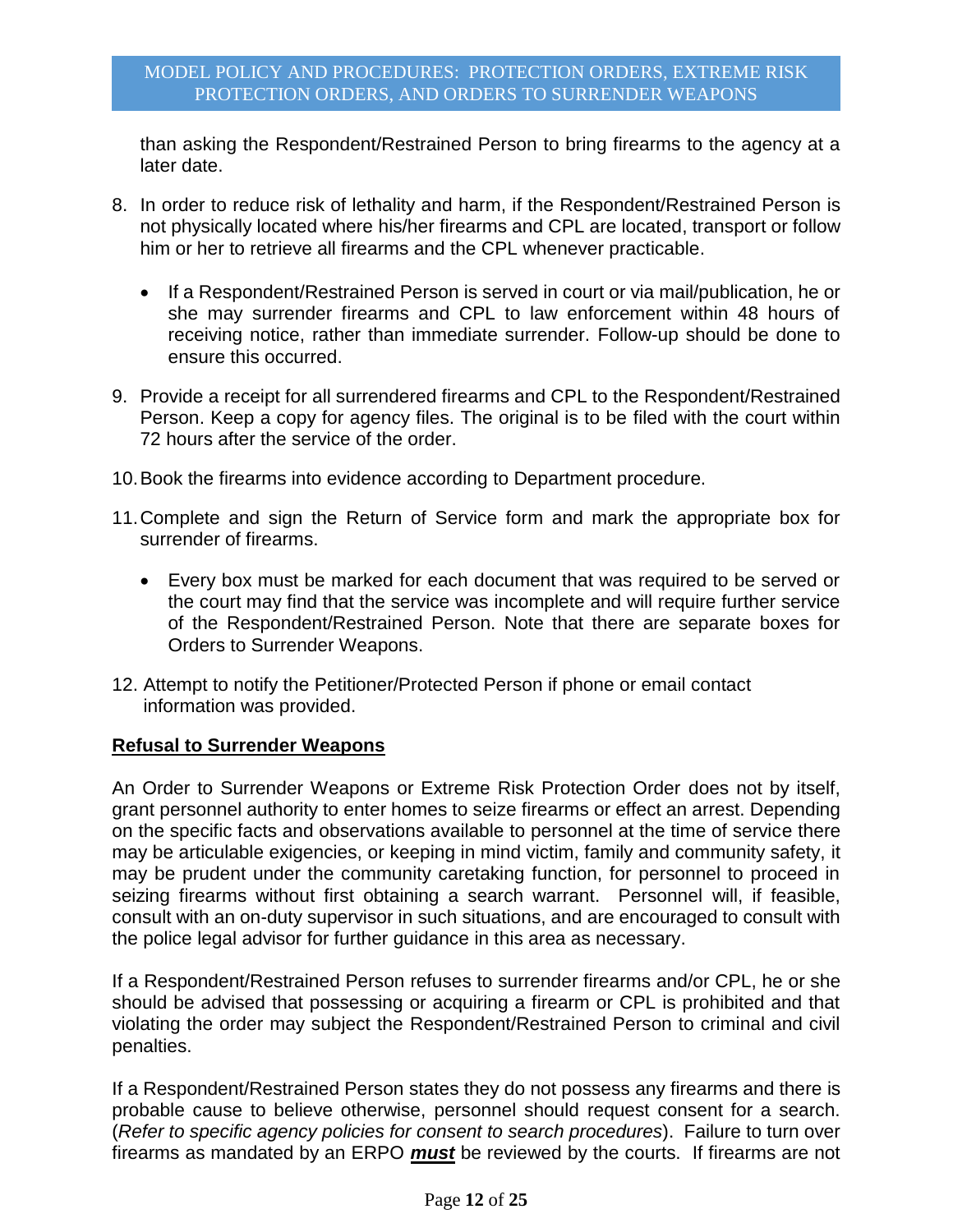surrendered as directed by an ERPO officers will complete a report documenting the incident for court review. See "Non-surrender" and "Search Warrant" sections under the following ERPO portion of this policy/procedure.

If the Respondent/Restrained Person fails to comply with the surrender of firearms as directed by the order, fails to provide consent for a search, and there is probable cause to believe that the Respondent/Restrained Person possesses or has access to firearms, personnel may apply for a search warrant. In the case of an ERPO court review is automatic and required.

 Absent exigent circumstances or for an articulable community caretaking function, personnel do not have legal authority to detain a Respondent/Restrained Person during OTSW or ERPO service, including the time while applying for a search warrant.

# EXTREME RISK PROTECTION ORDERS (ERPOs)

An Extreme Risk Protection Order is intended to temporarily prevent individuals who are at high risk of harming themselves or others from possessing or accessing firearms. Family, household members, and police agencies may obtain an ERPO when there is evidence that a Respondent/Restrained Person poses a significant danger, including danger as a result of dangerous mental health crisis or violent behavior.

With an ERPO, there is no separate Order to Surrender Weapons. The order itself is the order to surrender. The service of ERPOs takes precedence over the service of other orders, unless the other orders are of similar emergency nature. Due to the nature of these orders, the Respondent/Restrained Person may be uncooperative and present a significant danger to Petitioners and law enforcement.

When personnel encounter a person who expresses interest in petitioning for an ERPO, information should be provided to the person about what an ERPO is and that one may be obtained at Superior Court (or at District Court or Municipal Court for a temporary ex parte order). Personnel should provide the person with an ERPO brochure or information on how to find additional resources. Available web resources include:

- [http://www.protectionorder.org](http://www.protectionorder.org/)
- <https://www.courts.wa.gov/forms>

An ERPO is issued for one year by the court. The Respondent/Restrained Person may ask the court to cancel the order once in the 12-month period but must prove that he or she no longer poses a significant danger to self or others by having access to firearms. The Petitioner may ask the court to renew the order for another year at any time after the order has been in effect for 260 days.

Unlike all other types of Protection Orders, with ERPOs, a law enforcement officer may be the individual who files a petition for this type of order. (RCW 7.94.030). If there is reasonable belief that a person is a present danger to him/herself or another person by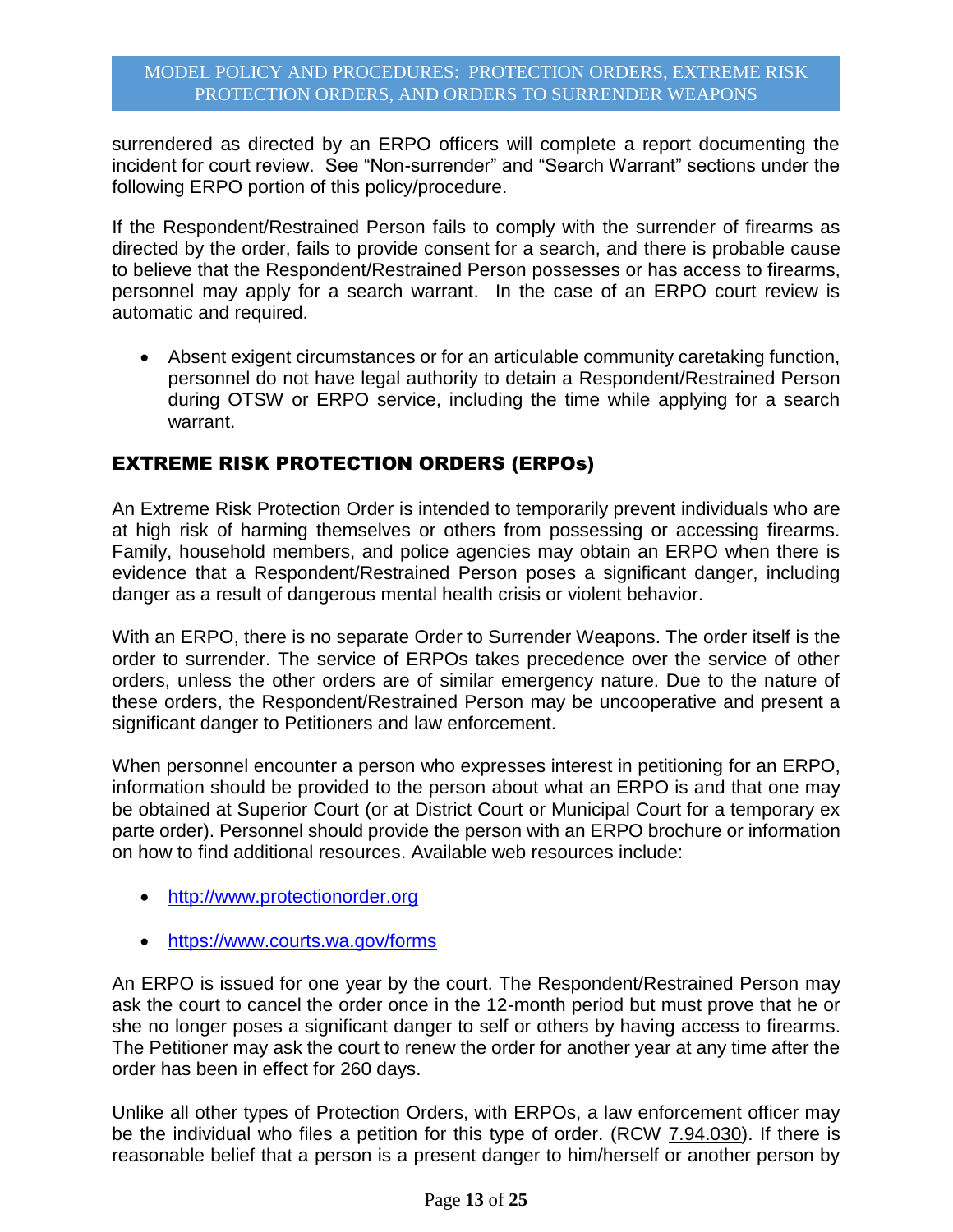controlling, owning, purchasing, possessing, receiving or otherwise having custody of a firearm and an officer believes an ERPO would assist, the officer should review the circumstances with his/her on-duty supervisor. The supervisor will review any requests to petition the court for an ERPO with a command staff officer to approve and coordinate a petition through the department.

Personnel petitioning the court must use the ERPO petition and order forms created by the Administrative Office of the Court. In addition, a Law Enforcement Addendum to the Petition and Law Enforcement Affidavit are available for Law Enforcement Petitioners and should be submitted with the ERPO petition.

#### **Law Enforcement ERPO Petition Procedure**

Law enforcement personnel should obtain approval from and coordinate with command personnel prior to submitting a petition on behalf of the Department for an Extreme Risk Protection Order. Consideration should also be given to consulting with the Regional Unit prosecutors or local prosecutor when petitioning for an ERPO. Personnel should follow the following procedures to petition for an ERPO:

- 1. Complete ERPO Petition forms. The forms are located at www.protectionorder.org. Information in the Petition and the affidavit should include the following:
	- Detailed explanation of why the Respondent/Restrained Person poses a significant danger of injuring self or others by having in his or her custody or control, purchasing, possessing, or receiving firearms. Explanations may include:
		- $\circ$  A recent act or threat of violence by the Respondent/Restrained Person against self or others, whether or not such violence or threat of violence involves a firearm;
		- o A pattern of acts or threats of violence by the Respondent/Restrained Person against self or others;
		- o Any behavioral issues of the Respondent/Restrained Person that might contribute to dangerousness;
		- o The history of use, attempted use, or threatened use of physical force by the Respondent/Restrained Person against another person, or the Respondent/Restrained Person's history of stalking another person.
	- The number, types, and locations of any firearms believed to be in the Respondent/Restrained Person's current ownership possession, custody, or control;
	- Whether there is a known existing Protection Order governing the Respondent/Restrained Person, under chapter 7.90, 7.92, 10.14, 9A.46, 10.99, 26.50, or 26.52 RCW or under any other applicable statute;
	- Whether there is a pending lawsuit, complaint, petition, or other action between the parties under the laws of Washington;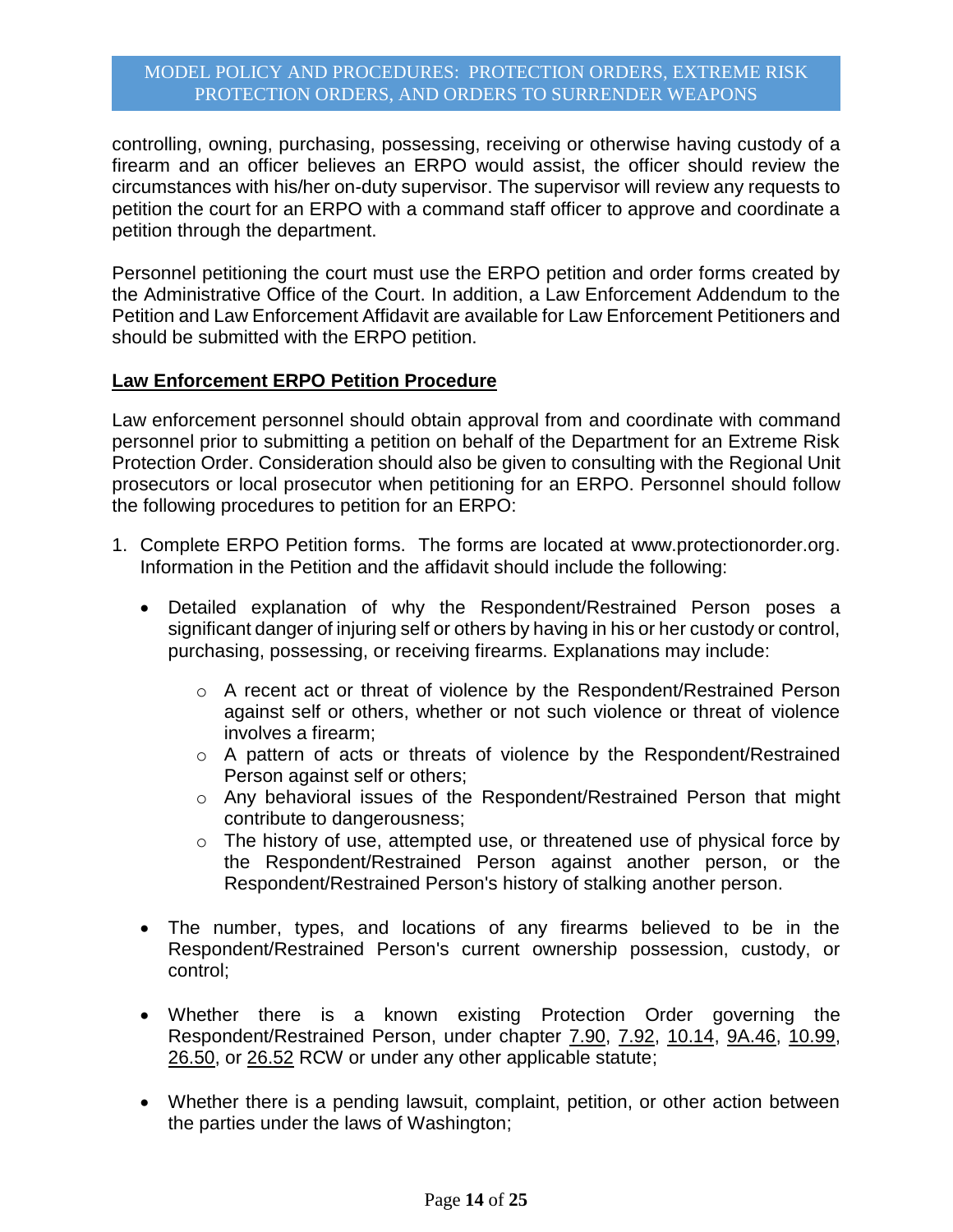- A violation by the Respondent/Restrained Person of a Protection Order or a No Contact Order issued under chapter 7.90, 7.92, 10.14, 9A.46, 10.99, 26.50, or 26.52 RCW;
- A previous or existing ERPO issued against the Respondent/Restrained Person;
- A violation of a previous or existing ERPO issued against the Respondent/Restrained Person;
- A prior arrest or conviction of the Respondent/Restrained Person for a crime that constitutes domestic violence as defined in RCW 10.99.020;
- The Respondent/Restrained Person's ownership or access to, or intent to possess firearms;
- The unlawful or reckless use, display, or brandishing of a firearm by the Respondent/Restrained Person;
- Any prior arrest of the Respondent/Restrained Person for a felony offense or violent crime;
- Corroborated evidence of the abuse of controlled substances or alcohol by the Respondent/Restrained Person; and
- Evidence of recent acquisition of firearms by the Respondent/Restrained Person.
- Police reports or other documents related to the ERPO petition may be referenced in the affidavit and "attached and incorporated by reference herein."
- 2. Complete Law Enforcement Addendum (LEA). The LEA Addendum to the Petition is for law enforcement Petitioners only and provides additional information regarding the Respondent/Restrained Person.
- 3. Complete the Law Enforcement Information Sheet (LEIS). The LEIS should include the Respondent/Restrained Person's full name, date of birth, address, and other identifying information (e.g. height, weight, eye color, driver's license, etc.)
- 4. In the case of a Temporary Order, prepare the Temporary Extreme Risk Protection Order form for the court and an Order Transferring Case to Superior Court. In the case of the full hearing ERPO, the court will complete the order.
- 5. Personnel should make a good faith effort to provide notice to a family or household member of the Respondent/Restrained Person and any known third parties who have been specifically identified as being at risk of violence. Personnel will attempt notification prior to filing the Petition, if possible, and if not possible, personnel will notify after filing the Petition. Notification attempts should be documented in the CAD or supplemental report.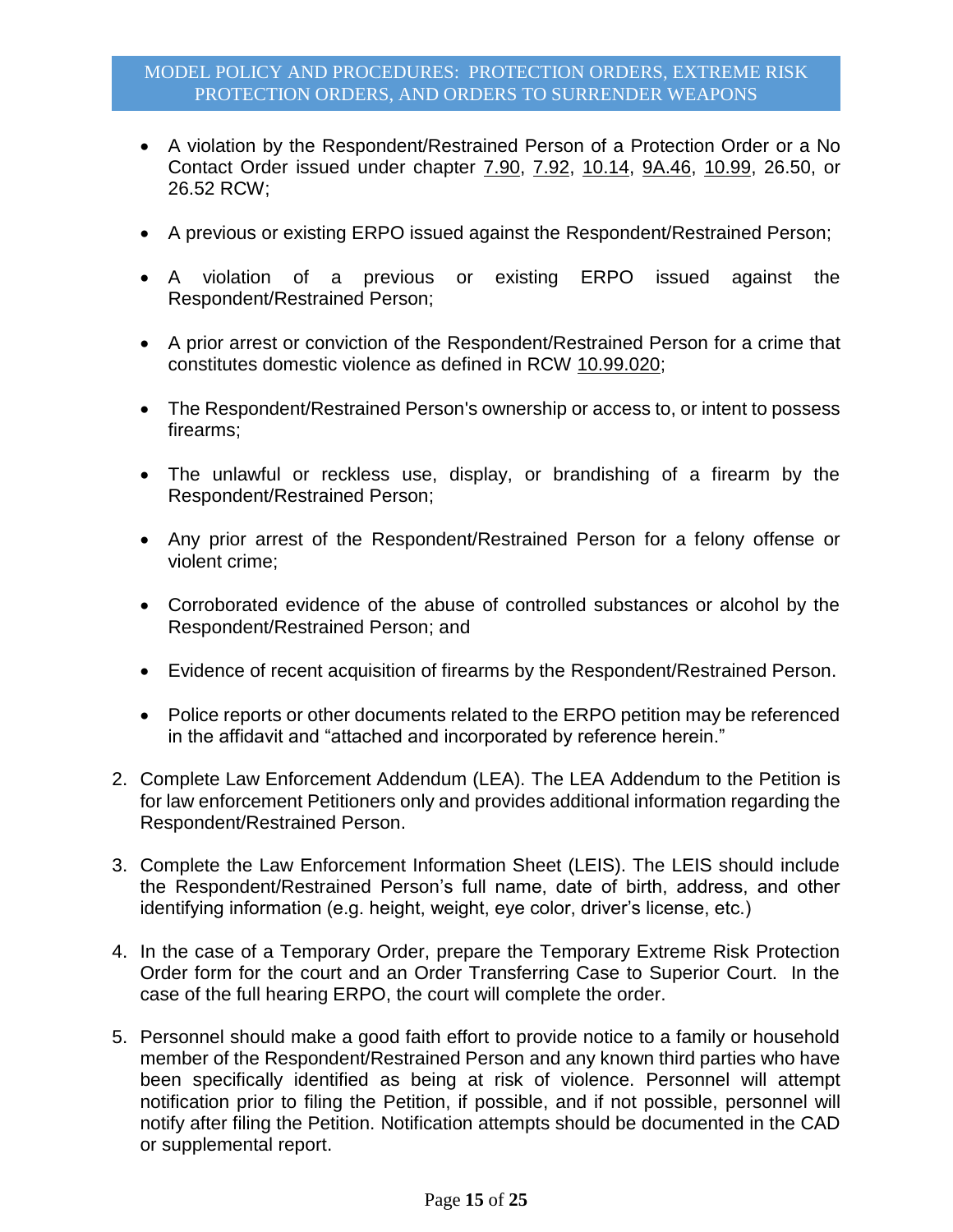- 6. Submit completed forms to the appropriate court. The court clerk will assign the Petition a case number and provide a date and time for the hearing. If a temporary order is not requested, the hearing to issue the order may take place in up to 14 days, as it requires notice to the Respondent in advance of the hearing.
- 7. If law enforcement personnel file the Petition, they must attend the hearing(s). (If a hearing is continued and law enforcement does not appear, the court may dismiss the ERPO Petition).

## **Ex Parte Extreme Risk Protection Orders**

This temporary order is issued by the court without notification to the Respondent/Restrained Person. Petitioners may request that an Ex Parte ERPO be issued before a full hearing on the Petition, by including facts in the Petition that based on personal knowledge the Respondent/Restrained Person poses a significant danger of causing personal injury to self or others in the near future by having in his or her custody or control, purchasing, possessing, or receiving a firearm. It is helpful to note as well that providing notice of the hearing to the Respondent/Restrained Person may increase the danger to the Petitioner or others.

If a court finds there is reasonable cause to believe that the Respondent/Restrained Person poses a significant danger of causing personal injury to self or others in the near future by having in his or her custody or control, purchasing, possessing, or receiving a firearm, (and may also note that providing notice increases danger to the Petitioner or others), the court shall issue an Ex Parte ERPO.

If law enforcement is seeking an Ex Parte ERPO during non-business hours (nights and weekends), law enforcement should contact the Regional Domestic Violence Firearms Enforcement Unit.

#### **Service of ERPOs**

ERPOs and Ex Parte ERPOs should be served in the same manner as Orders to Surrender Weapons. A patrol supervisor will complete a risk analysis prior to service. Service will be completed with the appropriate resources based on the risk analysis, but in no case with fewer than two officers and one supervisor. Command staff notifications should be made in advance of service at the discretion of the supervisor. Personnel should be cognizant there may be an escalated risk of danger to officers and Petitioners during and following the service of ERPOs.

Ex Parte ERPOs and ERPOs should be served concurrently with the notice of hearing, order transferring case to superior court, petition, and other documents required for service in the service packet (documents attached and incorporated in the Petition and Affidavit, etc.)

Upon service, the respondent is required to surrender all firearms under his or her control and any concealed pistol license (CPL). It is a crime for the respondent to be in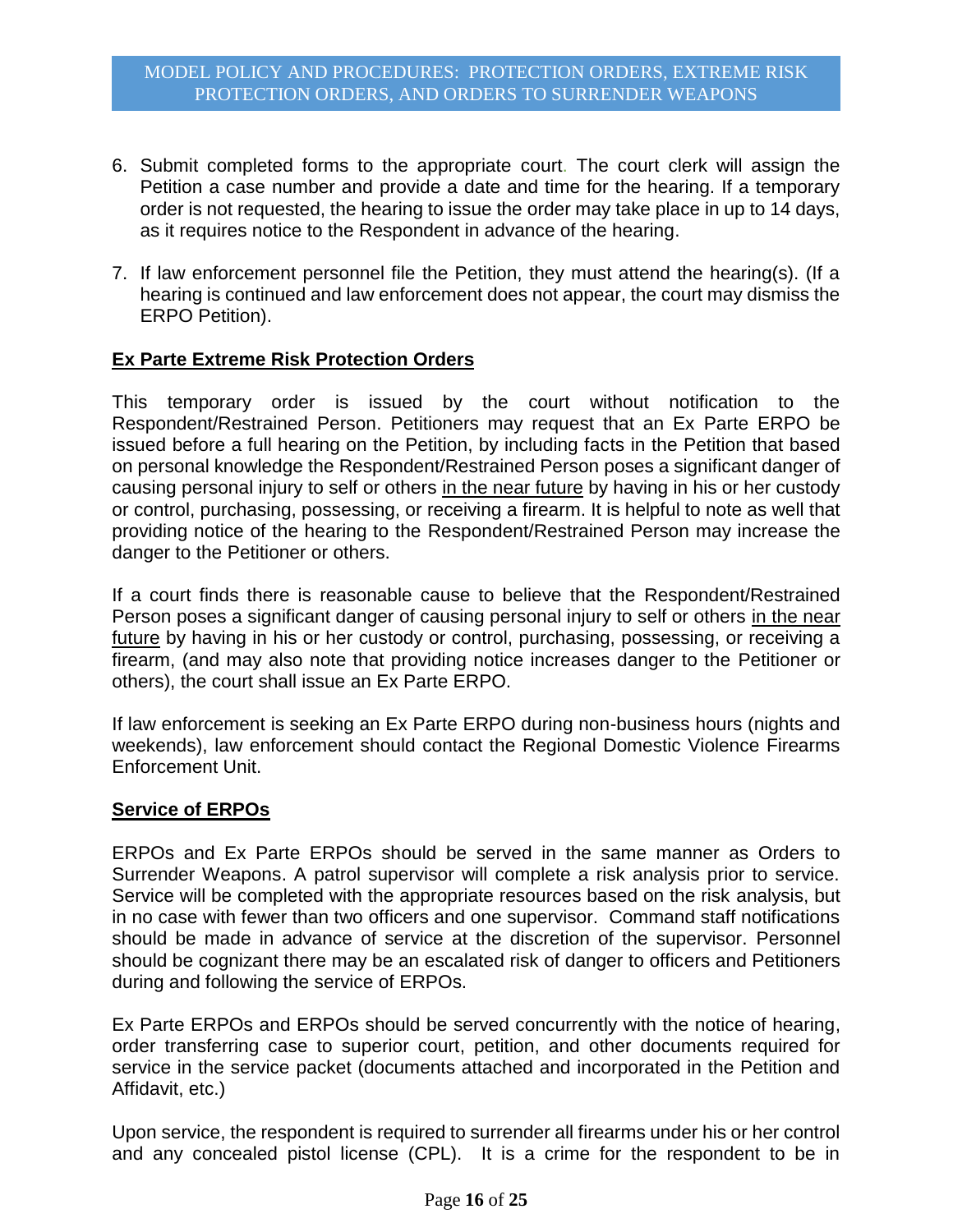possession of or in control of a firearm once the order has been served. Assigned officers will request voluntary surrender of all firearms and any CPL, and request permission to conduct a consensual search of the location. Officers will take possession of all firearms and any CPL voluntarily surrendered or lawfully discovered during the consensual search.

If all firearms possessed or controlled by the respondent are surrendered, an officer will complete the form "Receipt for Surrendered Weapons and Concealed Pistol License" and "Proof of Surrender" The officer will make three copies of the forms once completed, leaving one copy with the respondent, immediately turning in the second copy with the police case report, and attaching the third copy to the firearms being impounded.

#### **Non-surrender**

If the respondent claims the he or she does not possess or control any firearms or have a CPL, an assigned officer will request the respondent complete a statement form and sign the form "Declaration of Non-Surrender" explaining/verifying that the respondent has no firearms or a CPL to surrender. The officer must then complete a police case report documenting the incident, and then complete the form "Receipt for Surrendered Weapons and Concealed Pistol License And/or Proof of Fail to Surrender." The officer will then consult the legal advisor and advise of the non-surrender.

RCW 7.94.090 mandates that in any case where firearms were not surrendered as required the courts will hold a hearing to determine if probable cause exists to believe the respondent failed to surrender weapons and, if so, the court will issue a warrant authorizing a search of the places where the firearms are reasonably believed to be located. The agency legal advisor will work with the department to provide the information needed by the courts for a hearing to review the case.

Regardless of what court issued the ERPO, a local court will be considered as the first option for conducting a hearing related to non-surrender. The local court will coordinate with the court that issued the ERPO to determine which court is best situated to hold the hearing.

#### **Search Warrant**

If a search warrant is issued by a court following a review of non-surrender, the search warrant will be given to an on duty supervisor for review and coordination of service. The supervisor will see that a Risk Analysis is completed based on the available information and manage service of the search warrant.

If firearms are located during a search, a new "Receipt for Surrendered Weapons and Concealed Pistol Licenses" and "Proof of Surrender" forms will be completed to document the firearms being taken, and a copy left at the location with a copy of the warrant and the inventory.

#### **Notification to Courts**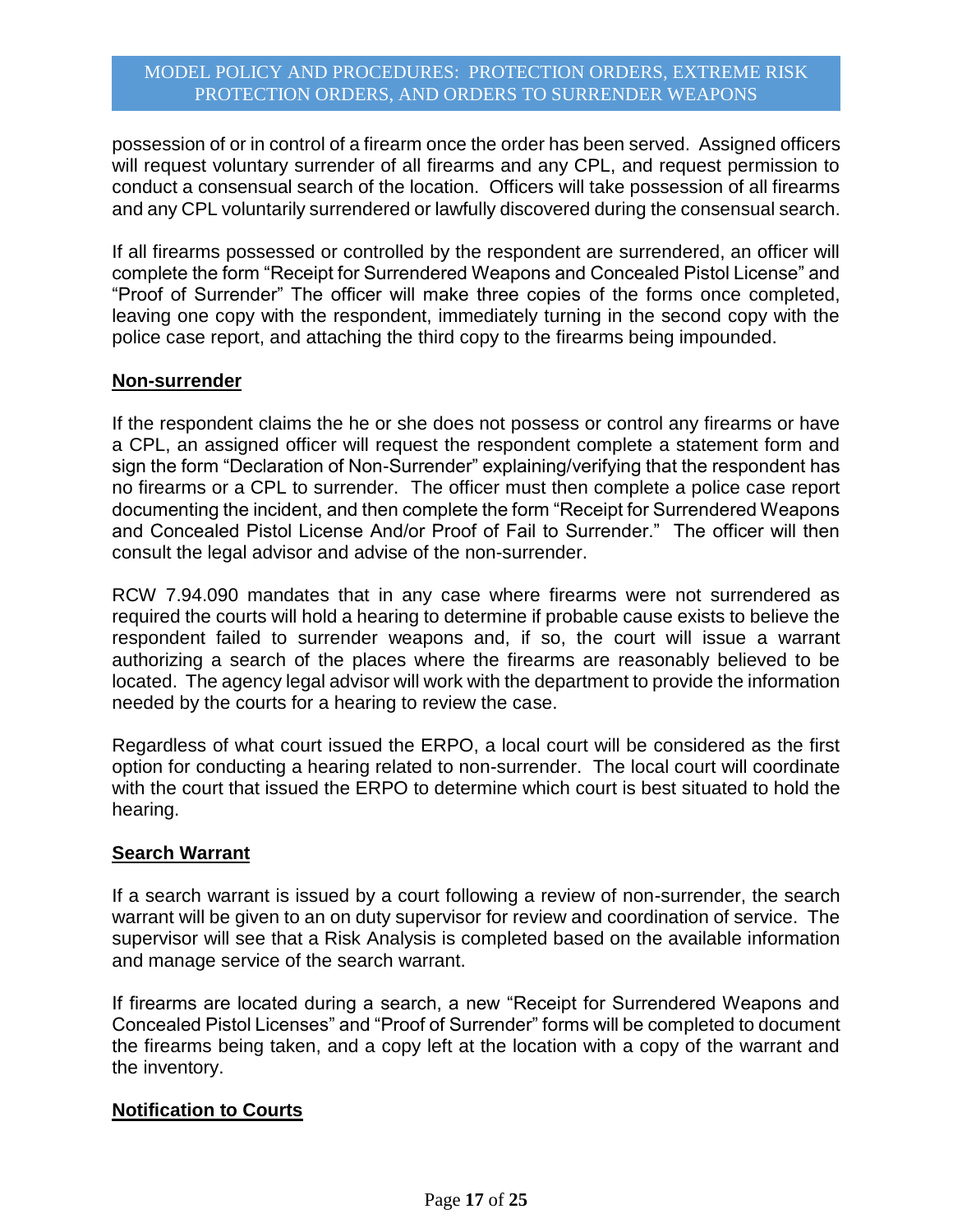The Department *(insert applicable unit*) will forward a copy of all Receipt for Surrendered Weapons and Concealed Pistol Licenses and Proof of Surrender forms to the court where the order was issued. If a search warrant is being obtained from a court other than the issuing court, the department will inform the originating court of the petition for the warrant and the outcome.

### **Renewal of Extreme Risk Protection Orders**

The Department *(insert applicable unit*) will monitor all ERPOs obtained by the department, and advise the office of the Chief and the Department legal advisor of an upcoming expiration not less than 30 days prior to the expiration of the order. The Department will evaluate the order to determine if a renewal should be requested through the courts.

# SURRENDER, STORAGE AND RETURN OF FIREARMS

**In the interest of public safety, it is the policy of this department to accept surrendered firearms regardless of where a Respondent/Restrained Person resides, and to record which firearms were surrendered and when, to ensure that verification of compliance with the Court Order can be determined.**

## **Surrender by appointment** *(When allowed by agency):*

- 1. Respondent/Restrained Person may call the law enforcement agency to schedule an appointment to surrender firearms and CPL. In the interest of public safety, appointments should be scheduled at the soonest opportunity. Respondent/Restrained Person should also be advised of the potential for delay based on personnel availability, even with a scheduled appointment.
- 2. Respondent/Restrained Person should be advised to come to the agency at the appointed time with unloaded firearms in vehicle. Respondent/Restrained Person should be advised to leave the firearms and ammunition inside the vehicle and contact the front desk. No firearms should be brought into the agency building by the Respondent/Restrained Person. Note: In some cases, Respondent/Restrained Persons may appear in department facilities in possession of firearms in order to surrender them without an appointment. These subjects may not be aware of the department's preference to leave such firearms secured outside the facility. In such cases, if an officer is present, the officer should immediately take custody of any firearms. If no officer is present, civilian staff will ask the Respondent/Restrained Person to secure the firearm in their vehicle before returning to the facility to wait for an officer. Civilian staff will not take possession of firearms.
- 3. Personnel should take the surrendered firearms, ammunition and CPL into agency custody immediately and, if possible, with the Respondent/Restrained Person and any other persons away from the vehicle or location of the firearm(s).
- 4. Personnel should check WACIC/NCIC to ensure that any firearm is not listed as stolen and that all identified firearms have been surrendered.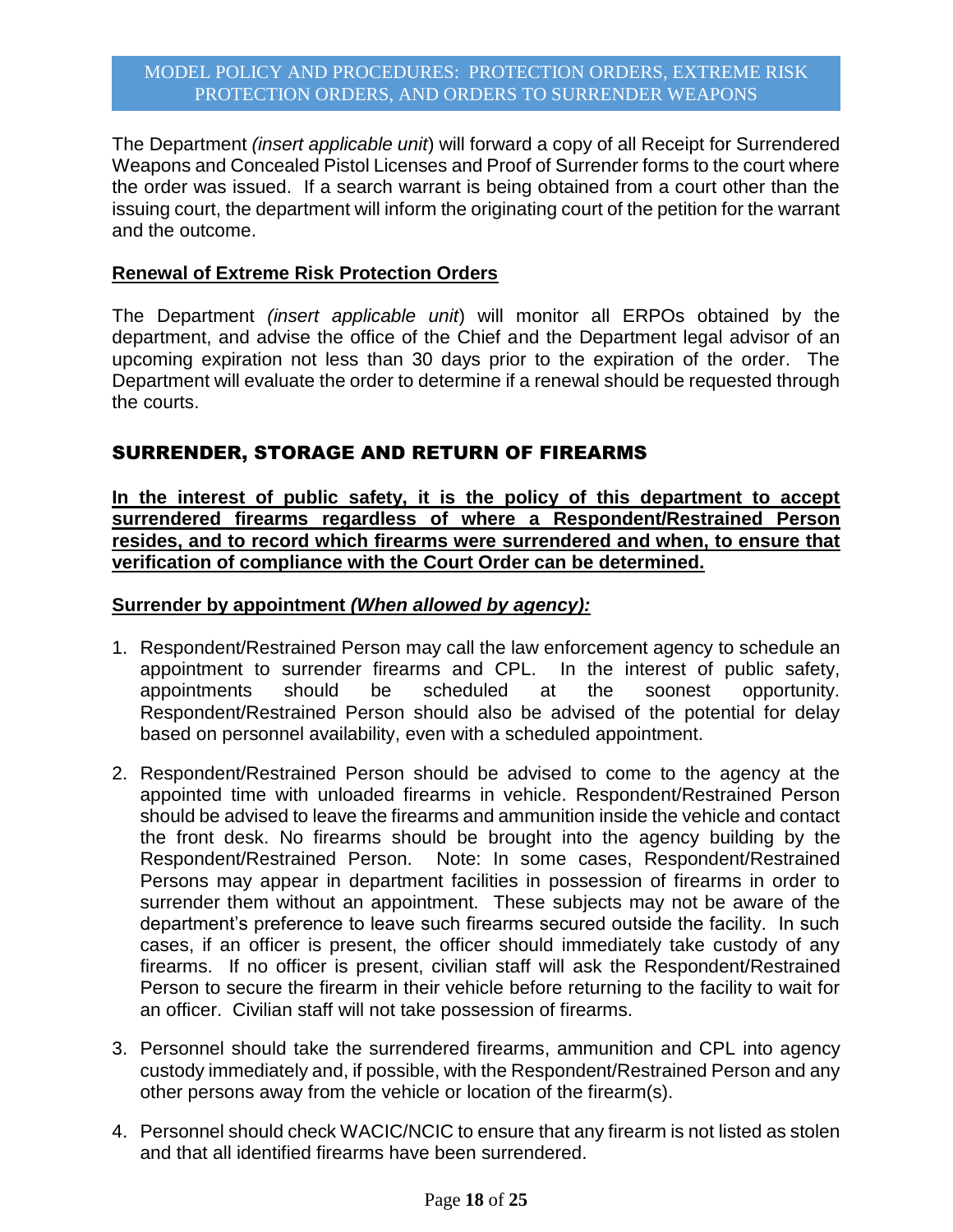- 5. Personnel should provide the Respondent/Restrained Person with a property receipt. A copy of the receipt should be added to the agency case file.
- 6. Personnel should complete the Proof of Surrender form and provide a copy of the form to the Respondent/Restrained Person, route a copy to the appropriate court that issued the order to surrender weapons, and attach a copy to the agency case file.
- 7. Personnel should complete a report (or follow-up) to be added to the agency case file.

#### **Surrender by Walk-in**

Same as steps 2 through 6 above. Respondent/Restrained Person should be encouraged to wait for available personnel if the agency anticipates a delay by responding personnel.

#### **Storage of Firearms**

Firearms and CPLs surrendered under RCW 9.41.800 (Surrender of Weapons or Licenses) should be stored for safekeeping pursuant to the procedures in the agency Property and Evidence Manual.

#### **Return of Firearms and CPL**

The Respondent/Restrained Person must have proper identification and authority from the court for the firearms and CPL to be returned. In addition, the Protected Person or family members could be at greater risk after a firearm is returned. Timely notification to the Protected Person of any firearms to be returned may help reduce the risk of violence or lethality.

Firearms surrendered pursuant to a Court Order should only be returned to the rightful owner pursuant to proof of a specific court order revoking the Surrender Order and granting the release of the firearms at issue, subject to the Respondent/Restrained Person's eligibility to possess firearms, or to a new owner if the Respondent/Restrained Person has transferred ownership, with affidavits from both parties confirming transfer of ownership, following a background check on the new owner, and with the new owner attesting that Respondent/Restrained Person will not control, possess, or have access to the firearms.

Prior to the return of a firearms or CPL, Evidence personnel should ensure confirmation of the following:

 That, if required or requested, the Protected Person and/or family or household members have been notified immediately that the Respondent/Restrained Person has requested the return of surrendered firearms and/or CPL. The law requires reasonable efforts be made to reach the Protected Person when required or requested.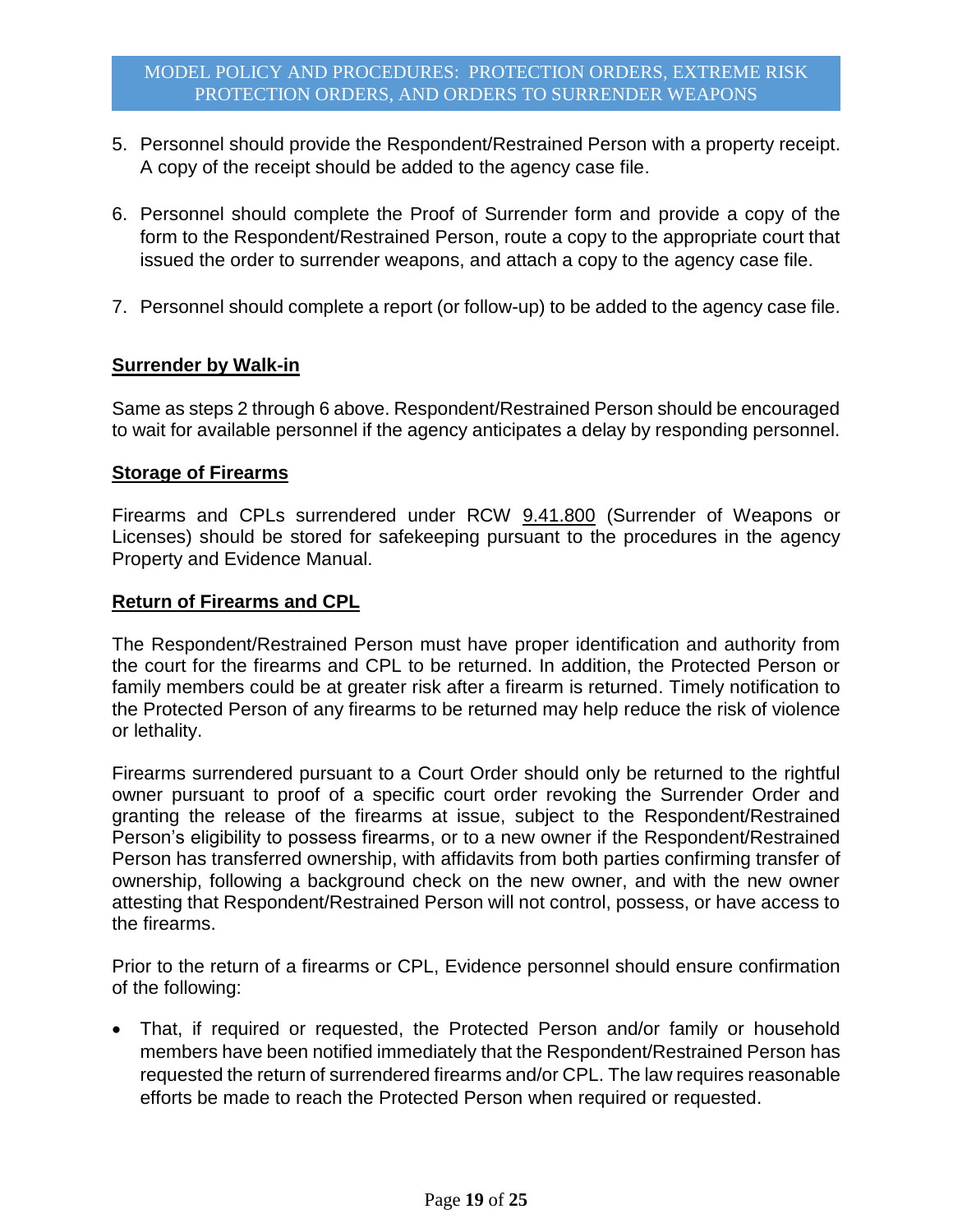- That the individual and/or owner is otherwise eligible to possess a firearm and/or CPL, regardless of the status of this particular order. The following databases must be checked:
	- o NCIC III / WACIC Check for protection orders, felony or DV warrants, or active DOC status.
	- o NICS Obtain an NTN number.
	- $\circ$  JIS / DISCUS / JABS (if agency has access) Check for pending cases that may not be included in the NCIC check. Check for disqualifying juvenile convictions.
	- $\circ$  DSHS Request mental health background check.
- That the individual to whom the firearms are to be returned is the individual from whom the firearms were obtained, or an authorized representative of that individual, or the legal owner of the firearms, or another person identified by a Court Order.
- Proof of a Court Order authorizing release of the firearms and CPL.
- The Protection Order has expired by its terms or is dismissed and is no longer in effect.
- The Order was a temporary order that has expired and the court denied a motion for a permanent order.
- The Order has been modified by the court and the person is no longer prohibited from possessing firearms.
- The firearms are not required to be held for evidence or another reason.
- If the owner is eligible to possess firearms but the agency has knowledge the owner lives with a person who is ineligible to possess firearms (felon, disqualifying DV convictions, No Contact and Protection Orders), the firearms may not be released without a Court Order. Felons and others disqualified from possession are prohibited from actual or constructive possession.
- If a person other than the Respondent/Restrained Person claims title to any firearms surrendered and is determined by the agency to be the lawful owner of the firearm, the owner should be advised that he or she may request of the court that the firearm should be returned to him or her.

# **RESOURCES**

# **King County Regional Domestic Violence Firearms Enforcement Unit**

The mission of the King County DV Firearms Unit is to reduce gun violence and increase victim and community safety through regional collaboration and proactive